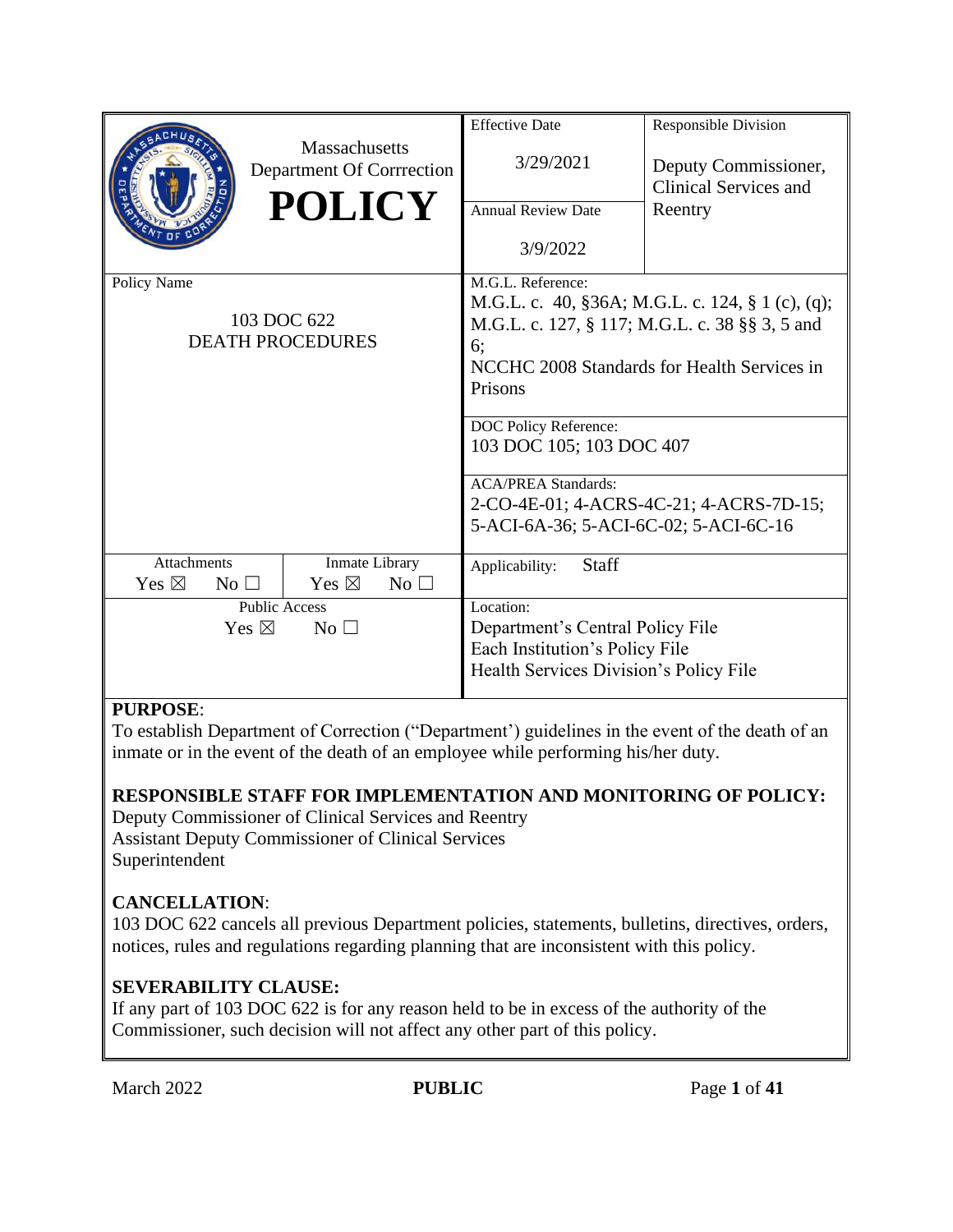# **TABLE OF CONTENTS**

| 622.01 | Definitions                                          | 3  |
|--------|------------------------------------------------------|----|
| 622.02 | <b>General Policy</b>                                | 5  |
| 622.03 | Notification                                         | 6  |
| 622.04 | Notification of Next of Kin                          |    |
| 622.05 | Discovery of a Death                                 | 8  |
| 622.06 | Disposition of the Body                              | 9  |
| 622.07 | Reports and Documentation                            | 10 |
| 622.08 | Investigation                                        | 13 |
| 622.09 | <b>Performance Review Mortality Review Committee</b> | 13 |
| 622.10 | <b>Inmate Burials</b>                                | 15 |
| 622.11 | <b>Inmate Cremations</b>                             | 16 |

## **ATTACHMENTS**

| Attachment A | Deaths in Custody – State Prison Inmate Death Report (Not on<br>Intranet) | 18 |
|--------------|---------------------------------------------------------------------------|----|
| Attachment B | Activation of Medical Investigation Response Team                         | 19 |
| Attachment C | Performance Improvement Mortality Review Waiver Request                   | 22 |
| Attachment D | Performance Improvement Mortality/Psychological Review                    | 23 |
| Attachment E | Performance Improvement Mortality Review                                  | 31 |
| Attachment F | <b>Funeral Home Notification</b>                                          | 37 |
| Attachment G | <b>Statement of Identification</b>                                        | 38 |
| Attachment H | <b>Burial Log</b>                                                         | 39 |
| Attachment I | <b>Consent to Cremation</b>                                               | 40 |
| Attachment J | <b>Inmate Death Notification Form</b>                                     | 41 |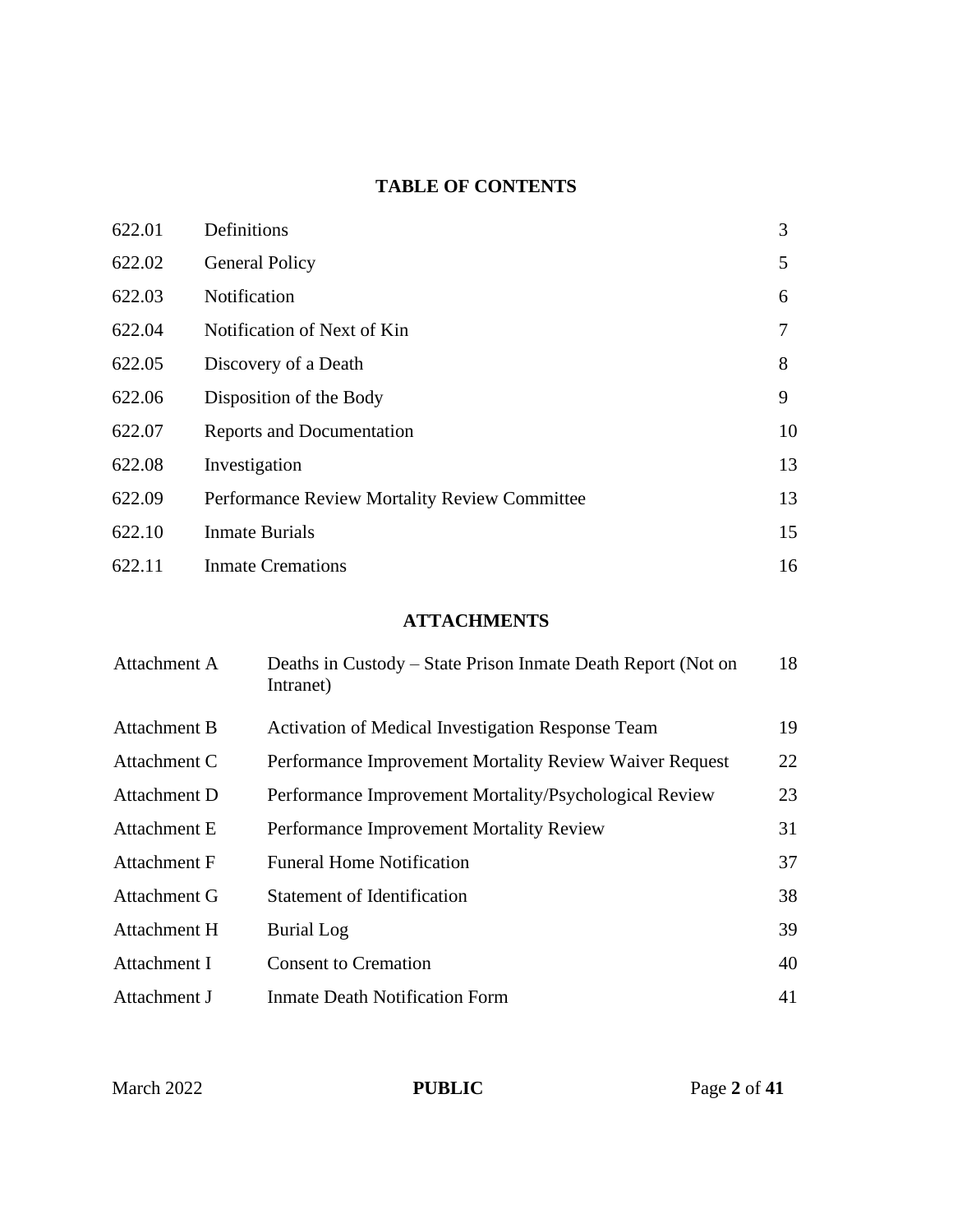#### **622.01 Definitions**

Assistant Deputy Commissioner, Clinical Services - The executive staff person who reports to the Deputy Commissioner of Clinical Services and Reentry. The duties of the Assistant Deputy Commissioner, Clinical Services, include, but are not limited to, the management of the Health Services Division and the oversight of the Department's health services contracts.

Assistant Deputy Commissioner, Northern Sector - The senior level manager who reports to the Deputy Commissioner, Prison Division and is responsible for ensuring policy compliance and standardization of procedures for facilities, in such areas as staff development, labor management, disorder management, and overall operations. The facilities include: MCI-Concord, MCI-Framingham, North Central Correctional Institution, Northeastern Correctional Center, MCI-Shirley, South Middlesex Correctional Center and Souza Baranowski Correctional Center.

Assistant Deputy Commissioner, Southern Sector – The senior level manager who reports to the Deputy Commissioner, Prison Division and is responsible for ensuring policy compliance and standardization of procedures for facilities, in such areas as staff development, labor management, disorder management, and overall operations. The facilities include: Boston Pre-Release Center, Bridgewater State Hospital, Lemuel Shattuck Hospital Correctional Unit, Massachusetts Alcohol & Substance Abuse Center @ Plymouth, Massachusetts Treatment Center, MCI-Cedar Junction, MCI-Norfolk, Old Colony Correctional Center and Pondville Correctional Center.

Code 99 – The designated terminology used to report a life threatening medical emergency situation.

Commissioner – The Chief Executive Officer of the Department of Correction.

Criminal Offender Record Information ("CORI") – Records and data in any communicable form complied by a criminal justice agency that concern an identifiable individual and relate to the nature or disposition of a criminal charge, an arrest, a pre-trial proceeding, other judicial proceedings, sentencing, incarceration, rehabilitation, or release.

Deputy Commissioner, Clinical Services and Reentry – The executive staff person who reports to the Commissioner, and whose duties include, but are not limited to the management of the Classification Division, Female Offender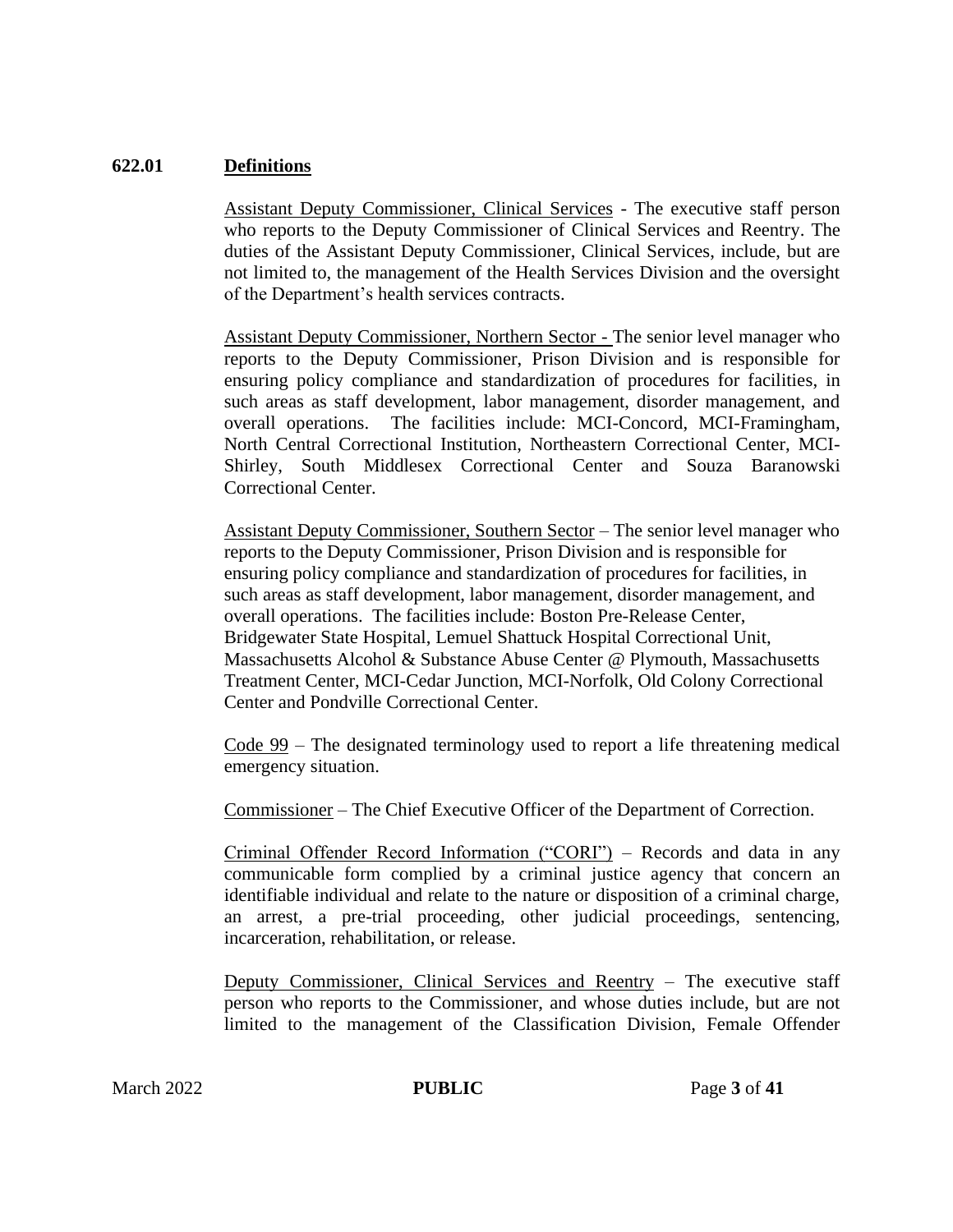Services, Inmate Education and Training Division, Reentry and Program Services Division and the Health Services Division.

Deputy Commissioner of the Prison Division – The Executive Staff person who reports to the Commissioner, whose duties include but are not limited to the management of: Assistant Deputy Commissioners of the Northern and Southern Sectors, the Community Work Crew Central Division, Office of Investigative Services, the Central Inmate Disciplinary Unit, the Central Transportation Unit, and the Special Operations Unit

Duty Officer - The individuals designated as Duty Officer shall ordinarily be responsible to work approximately fourteen (14) calendar days or two tours of duty per year in this capacity, as designated by the Deputy Commissioner of the Prison Division. These individuals during their tour of duty evaluate information provided by an institution to the Department duty station of an incident that occurred during non-business hours. The Duty Officer coordinates and ensures appropriate action has been taken and directs any follow-up that may be needed.

Duty Station - The station within the Department through which all significant occurrences as defined by 103 DOC 105, *Officer of the Day and Department Duty Station*, shall be reported twenty four (24) hours per day, seven (7) days per week.

General Counsel - The executive staff person who reports to the Commissioner, and is the chief legal counsel for the agency, overseeing the attorneys in the Department's Legal Division.

Inmate Management System ("IMS") - The Department's electronic information system that provides processing, storage and retrieval of inmate-related information needed by Department personnel and other authorized users within the criminal justice system.

Medical Investigation Response Team (MIRT) – A specially trained team activated to investigate a death of an inmate that is comprised of at least one individual from the Office of Investigative Services and at least one Health Services Regional Administrator.

Office of Investigative Services: The office that is comprised of the following units: Central Intelligence Unit ("CIU"), Fugitive Apprehension Unit ("FAU") and the Criminal Prosecution Unit ("CPU").

Open Mental Health Case -An inmate who is diagnosed with a mental illness or determined to be in need of mental health intervention on an ongoing basis. At any time during his or her incarceration, an inmate may become an open mental health case (OMH) based on a mental health crisis, including suicidal threats or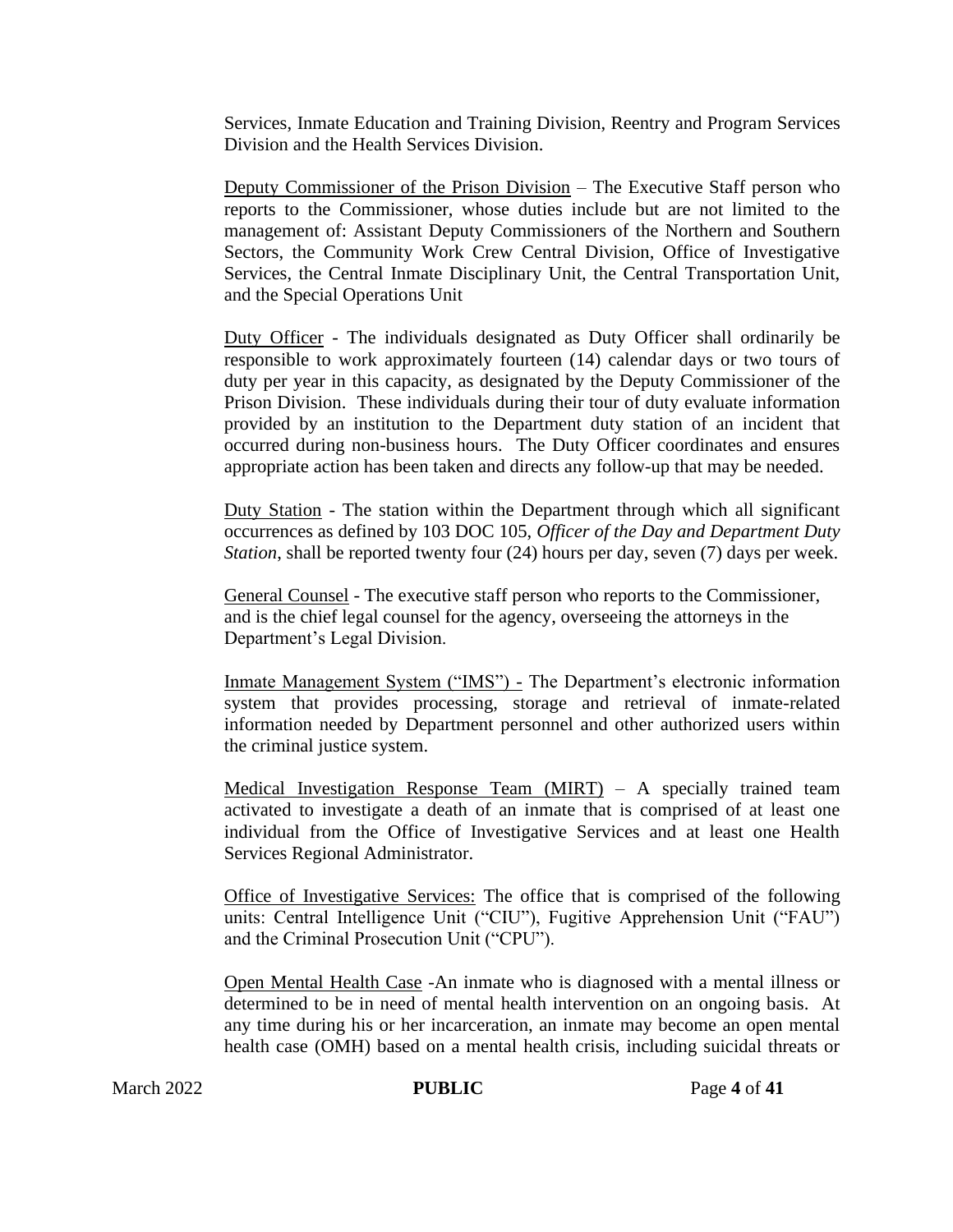self-injurious behavior and/or the display of signs and/or symptoms of mental illness or emotional distress. Based upon clinical indications and within the discretion of the Primary Care Clinician (PCC), in consultation with the site Psychiatrist (if on medication) and/or Site Mental Health Director, an inmate may also be removed from the active mental health caseload. However, any inmate carrying the Gender Dysphoria (GD) diagnosis will remain an open mental health case.

Serious Mental Illness ("SMI") - For purposes of assessing whether Restrictive Housing may be clinically contraindicated, or whether an inmate in Restrictive Housing should be placed in a specialized treatment unit, the term "Serious Mental Illness" shall be defined as the following:

A current or recent diagnosis by a Qualified Mental Health Professional of one or more of the following disorders described in the most recent edition of the Diagnostic and Statistical Manual of Mental Disorders: (i) schizophrenia and other psychotic disorders; (ii) major depressive disorders; (iii) all types of bipolar disorders; (iv) a neurodevelopmental disorder, dementia or other cognitive disorder; (v) any disorder commonly characterized by breaks with reality or perceptions of reality; (vi) all types of anxiety disorders;(vii) trauma and stressor related disorders; or (viii) severe personality disorders; or a finding by a Qualified Mental Health Professional that the inmate is at serious risk of substantially deteriorating mentally or emotionally while confined in Restrictive Housing, or already has so deteriorated while confined in restrictive housing, such that diversion or removal is deemed to be clinically appropriate by a Qualified Mental Health Professional.

Shift Commander – The staff member designated by a superintendent/designee to be responsible for the supervision of all subordinate security staff and the care and custody of all inmates housed within the institution during an assigned shift.

Superintendent – The chief administrative officer of a correctional institution.

#### **622.02 General Policy**

Each superintendent shall develop written procedures to be followed in the event of an employee or inmate death. The procedures shall include the following provisions:

1. If a contractual physician is available on-site at the time of the occurrence, he/she shall report to the scene to render medical care and/or pronounce the victim dead.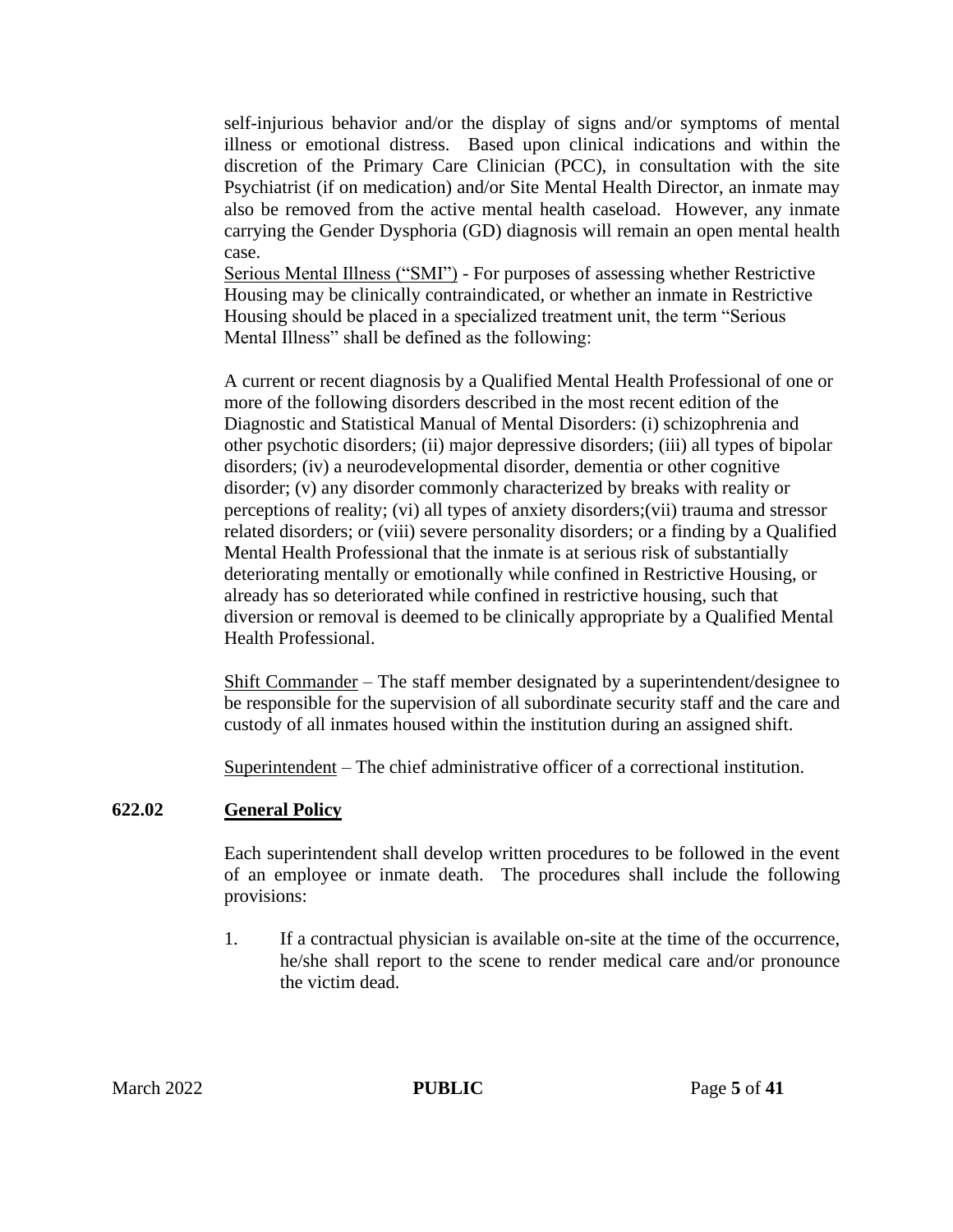- 2. If a contractual physician is not available on- site at the time of the occurrence, the on-call physician shall be paged to the scene to render medical care and/or pronounce the victim dead.
- 3. If the death occurs at an outside hospital, including the Lemuel Shattuck Hospital, the death procedures of that hospital shall be followed in conjunction with this policy.

## **622.03 Notification**

Upon the death of an inmate or the death of a Department or contractual employee while performing his/her duties, notifications shall be promptly made in accordance with procedures defined in 103 DOC 105, *Officer of the Day and Department Duty Station.*

- 1. During business hours, Monday through Friday, 9:00 AM to 5:00 PM, excluding Holidays, the superintendent or designee of the institution where the inmate is housed shall initiate the following notifications:
	- a. The appropriate Assistant Deputy Commissioner of the Northern or Southern Sector, the Assistant Deputy Commissioner of Clinical Services and the Office of Investigative Services.
	- b. The appropriate Assistant Deputy Commissioner shall notify the Deputy Commissioner of the Prison Division and Deputy Commissioner of Clinical Services and Reentry.
	- c. The Deputy Commissioner of the Prison Division shall notify the Commissioner.
	- d. The Commissioner or designee, shall then notify the Secretary of the Executive Office of Public Safety and Security and follow up with a memorandum describing the circumstances.
	- e. The Assistant Deputy Commissioner of Clinical Services shall notify the Executive Program Director of the contractual health care provider or designee.
	- f. The superintendent shall immediately notify the chief medical examiner or the medical examiner designated to the location where the death occurred of the known facts concerning the time, place, manner, circumstances and cause of death. The superintendent or designee may request that the Medical Examiner view the body.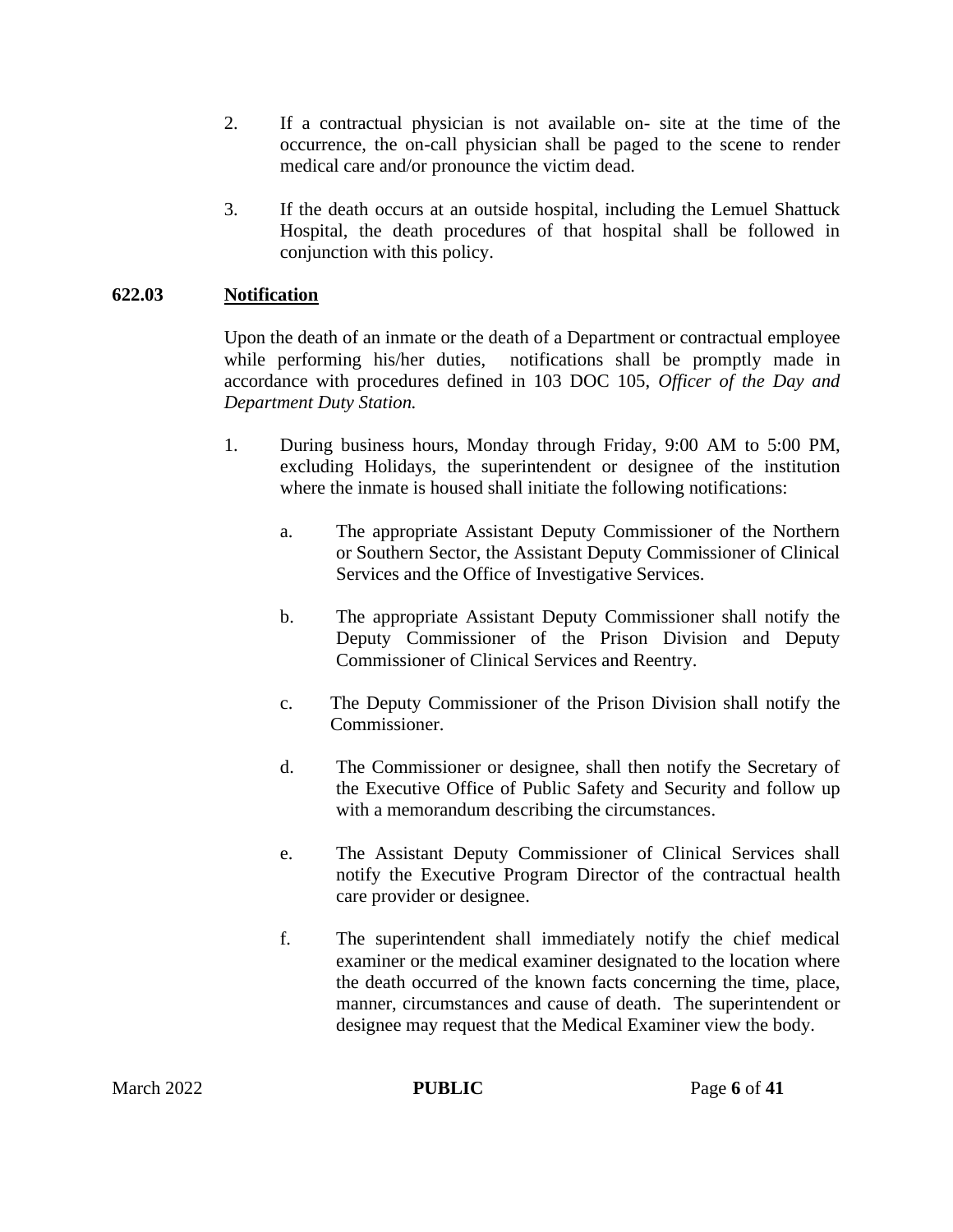- 2. During non-business hours, the shift commander of the institution where the inmate is housed shall initiate the following notifications:
	- a. The institution Duty Officer;
	- b. The Department Duty Station. The Department Duty Station shall ensure that all notifications shall be made as defined in 103 DOC 105, *Officer of the Day and Department Duty Station*.
	- c. The Assistant Deputy Commissioner of Clinical Services shall notify the Executive Program Directors of the contractual health care provider;
	- d. The superintendent or designee of the institution shall immediately notify the Medical Examiner and District Attorney and/or State Police CPAC Unit of the district wherein the inmate body lies. Notification shall include the time, place, manner, circumstances and cause of death, if known. The superintendent or designee may request that the Medical Examiner view the body.
- 3. The superintendent or designee at the Bridgewater State Hospital shall report any death to the Board of Registration in Medicine that meets the criteria of the Qualified Patient Care Assessment Plan found in 243 CMR 3.00.
- 4. The superintendent or designee of the institution having custody of the inmate shall be responsible for notifying the Victim Services Unit and/or the Criminal Offender Record Information ("CORI") Petitioner pursuant to 103 DOC 407, *Victim Services Unit*.

#### **622.04 Notification of Next of Kin**

The superintendent of each institution shall establish written procedures for notifying an inmate or employee's next of kin. The procedure shall include the following provisions:

1. Each inmate shall complete and sign an emergency notification card ("ENC"), upon admission to the institution. The ENC shall include the name, address and phone number of the individual whom the inmate designates as his/her next of kin, along with a space for the inmate's signature. In the event that the inmate desires no such notification, the word "none" shall be entered into the space for next of kin. Whenever possible, permission for notifications shall be obtained from the inmate prior to need, e.g., major surgery, terminal illness.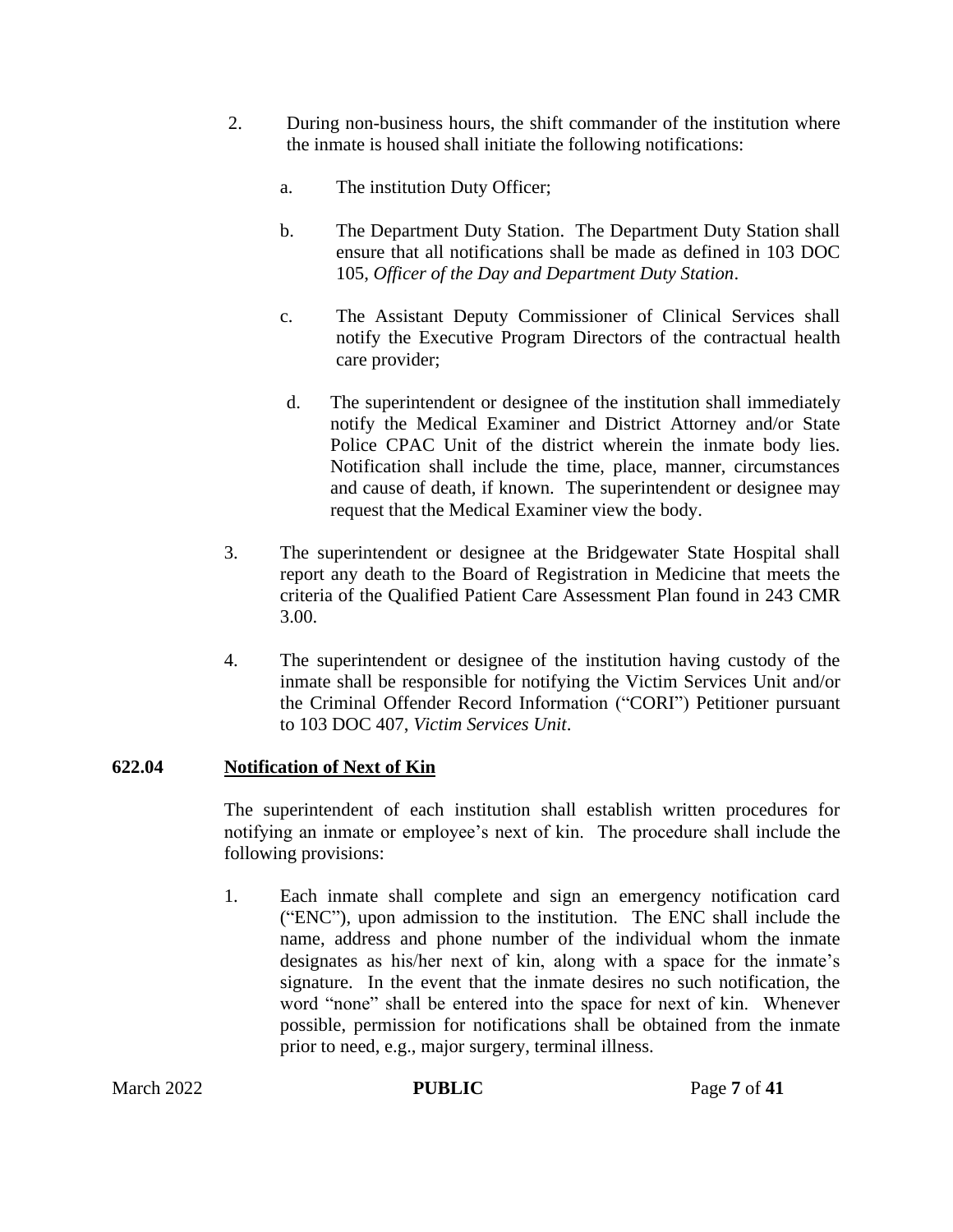This information shall be documented on the Inmate Management System ("IMS") Inmate's Family Information Screen.

- 2. The superintendent or designee shall ensure that employee emergency notification data is up-to-date.
- 3. Each institution shall maintain up-to-date records of the next of kin for each Department employee. These records are to be immediately available in the institution's files.
- 4. The Executive Program Director of the contractual health care provider shall maintain up-to-date records of the next of kin for each contractual employee. These records shall be kept on file at the main office of the contractual health care provider and the information shall be made available to the superintendent or designee in the event of an emergency.
- 5. Following the death of an inmate or employee, the superintendent or designee shall immediately notify the next of kin, as identified, by telephone. A letter with confirmation shall be sent to the proper address via certified mail. When and by whom the letter was sent shall be documented. In the event that an employee is pronounced dead at an outside hospital emergency room, the next of kin information shall be made available to the emergency room staff. The superintendent or designee shall keep in contact with the family as necessary.
- 6. The superintendent or designee of the Lemuel Shattuck Hospital Correctional Unit shall notify the sending institution's superintendent or designee upon the occurrence of a death of an inmate at the Lemuel Shattuck Hospital. The superintendent of the Lemuel Shattuck Hospital Correctional Unit or designee shall make all further notifications as required by this section.
- 7. All inquiries regarding the death of an inmate or employee shall be referred to the superintendent's office.

### **622.05 Discovery of a Death**

1. 103 DOC 562, *Code 99 Emergency Response Guidelines*, is to be followed in the event that an inmate or staff person experiences a medical emergency. Unless a contractual physician is on the scene and pronounces the victim dead, immediate life saving measures shall be started and continued EVEN IF THE VICTIM APPEARS DEAD, unless one or more of the following is present: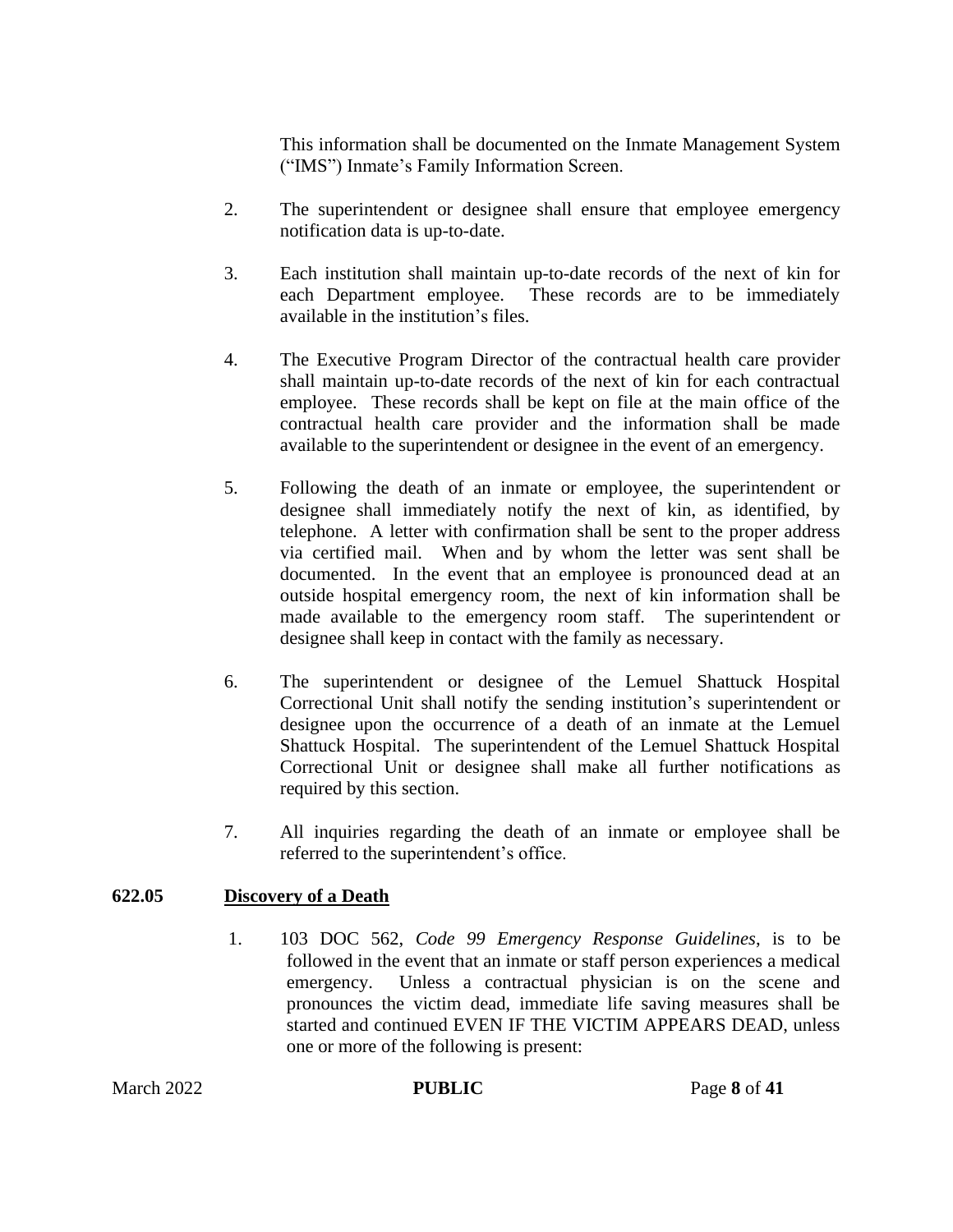- a. Obvious mortal wounds, characterized by decapitation or incineration of the body, or several body injuries so extensive such as a crushing injury to the head or chest that cardiopulmonary resuscitation ("CPR")\_ cannot be performed effectively;
- b. When an emergency medical technician ("EMT") Level 2 and/or paramedic assumes control of the emergency response or determines lifesaving measures are no longer needed; or
- c. Obvious decomposition of the body
- 2. In the event that an inmate is pronounced dead by the contractual physician, an EMT Level 2 and/or a paramedic, a Department employee shall remain at and preserve the scene of death until such time as the Medical Examiner determines to take jurisdiction in accordance with M.G.L. c. 38, § 4.
- 3. In the event that the Medical Examiner takes jurisdiction, the body shall not be moved from the scene until the Medical Examiner or the District Attorney authorizes the removal of the body, in accordance with M.G.L. c. 38, § 4. In the event that the Medical Examiner declines to take jurisdiction, the superintendent or designee shall authorize removal of the body.
- 4. In the event that the inmate is pronounced dead and the Deputy Commissioner of the Prison Division, following consultation with the Deputy Commissioner of Clinical Services and Reentry, has determined that a special investigation is needed in accordance with section 622.08 of this policy, the body shall not be disturbed and the scene of death shall not be disturbed until such action is authorized by the superintendent or designee, as well as by the Medical Examiner and the District Attorney, as required above.

### **622.06 Disposition of the Body**

- 1. As soon as removal of the inmate's body is authorized in accordance with the above procedures, the superintendent or designee, or the Medical Examiner shall make arrangements with the family or a local mortuary to take charge of the body pending further disposition. The names and numbers of at least two funeral homes where agreements have been reached shall be identified in the institution's procedures.
- 2. The superintendent or designee shall request written documentation by the Health Authority verifying the death of the inmate.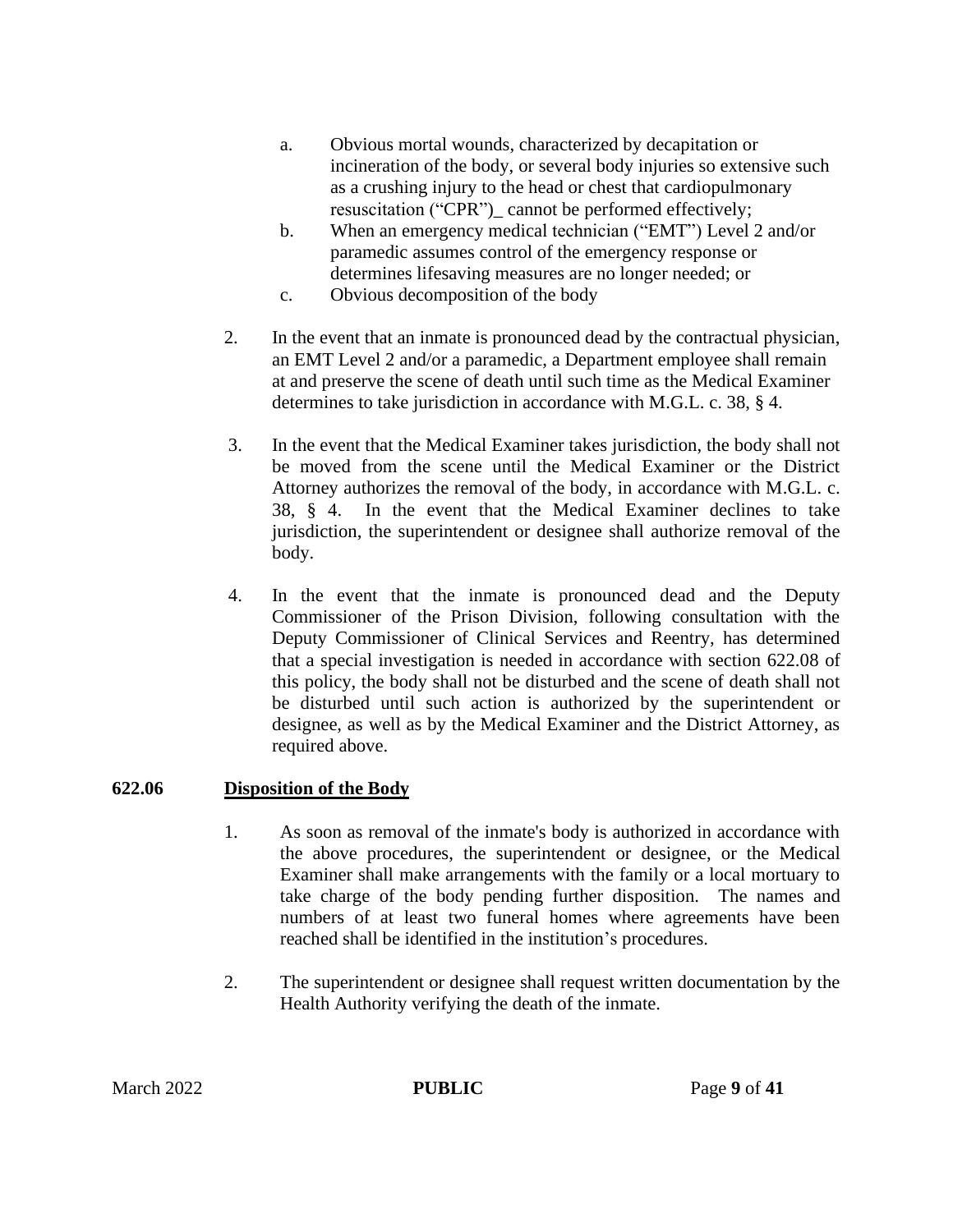- 3. Following release of the body by the Medical Examiner, the inmate's body shall be released to the next of kin. If the body is not claimed by the next of kin, the superintendent or designee shall make arrangements for burial or cremation at the Department's expense.
- 4. In the event of an employee death, the superintendent or designee, shall make arrangements with the family to take charge of the body.

#### **622.07 Reports and Documentation**

- 1. The Assistant Deputy Commissioner of Clinical Services shall provide a copy of the deceased inmate's medical record to the Chief Medical Examiner upon request.
- 2. The Assistant Deputy Commissioner of Clinical Services, through the Health Services Division ("HSD") shall also request and maintain a copy of the autopsy report from the Chief Medical Examiner in accordance with policies and procedures of the Office of the Chief Medical Examiner and the "Memorandum of Understanding" between the Department and the Chief Medical Examiner. This report shall be used by the Assistant Deputy Commissioner of Clinical Services for performance improvement activities and shall be kept confidential.
- 3. The Department's HSD shall complete a United States Department of Justice's Death in Custody Report and send it to the appropriate government officials. (See Attachment A.) The Department's HSD shall supplement the Death in Custody Report with the Department of Justice should additional information and/or documentation become available after the initial submission.
- 4. All observers of the death/emergency and responders shall complete incident reports and submit them to the superintendent's office or designated area before the end of the shift. Reports shall be specific regarding the observer's role, witnesses and other responders, actions taken and timing of events. The superintendent or designee shall submit a critical incident debriefing report to the Commissioner; the appropriate Deputy Commissioner; the appropriate Assistant Deputy Commissioner; the Assistant Deputy Commissioner of Clinical Services and General Counsel within forty-eight (48) hours of the incident.
- 4. In the event that life-saving measures were attempted by contractual medical staff, a contractual medical staff member shall be required to document a chronology of the treatment given. All treatment

**PUBLIC** Page 10 of 41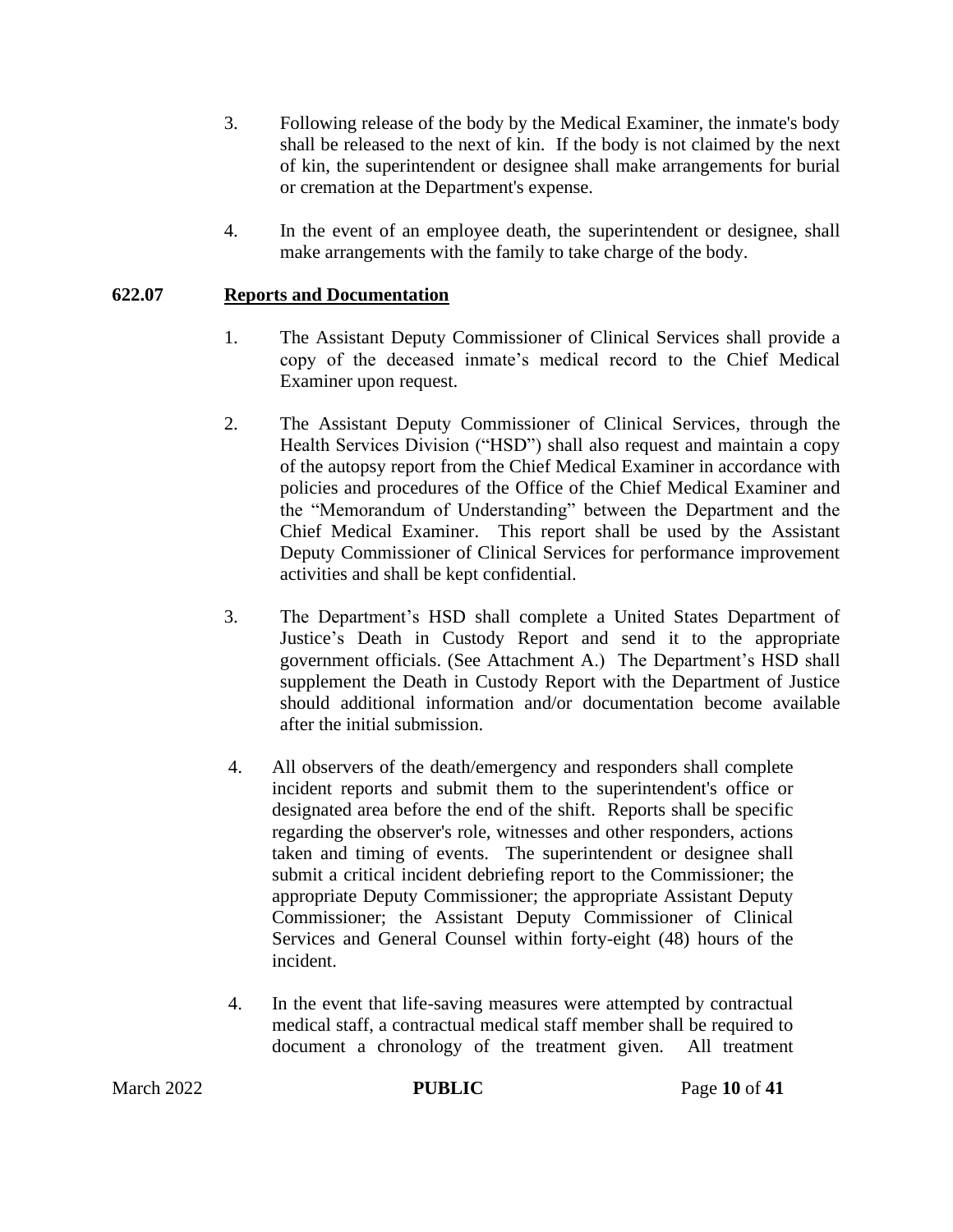procedures and an objective description of the incident shall be documented appropriately in the inmate's medical record by medical staff before leaving the institution at the end of the shift.

- 5. The superintendent or designee shall secure a copy of the deceased inmate's complete electronic medical and mental health record. The six-part folder; visiting card and any other pertinent documentation shall be confiscated by security staff immediately following the incident. Contractual medical staff shall have access to the electronic medical record which will be date and time stamped to ensure entries included post death are easily identified. The deceased inmate's medication shall be secured and disposed of in accordance with pharmacy procedures, State Office of Pharmacy Services, unless determined by the superintendent or designee that the medications be confiscated for purposes of investigation.
- 6. The superintendent or designee shall secure the deceased inmate's property and mail immediately following the incident. The secured property and mail shall be logged and documented.
- 7. The superintendent or designee shall obtain a security staff roster and a medical staff roster documenting all staff members at the institution at the time of the death.
- 8. The appropriate Regional Administrator shall prepare a confidential report detailing information on the inmate's death.
- 9. Copies of records and reports
	- a. The superintendent shall ensure that the original medical record is secured. Three copies of the prior year (one year) of the record shall be printed from the Electronic Medical Record (four copies in the event of a suicide) immediately made and forwarded to the Assistant Deputy Commissioner of Clinical Services for all deaths that occur at the institution or within seventy-two (72) hours of the inmate being sent to an outside hospital. All historical records (blue charts) shall be boxed and sent to the Health Service Division. (If there are any questions about documentation to be copied from the medical record, the superintendent's office shall contact the HSD's Regional Administrator assigned to the institution.)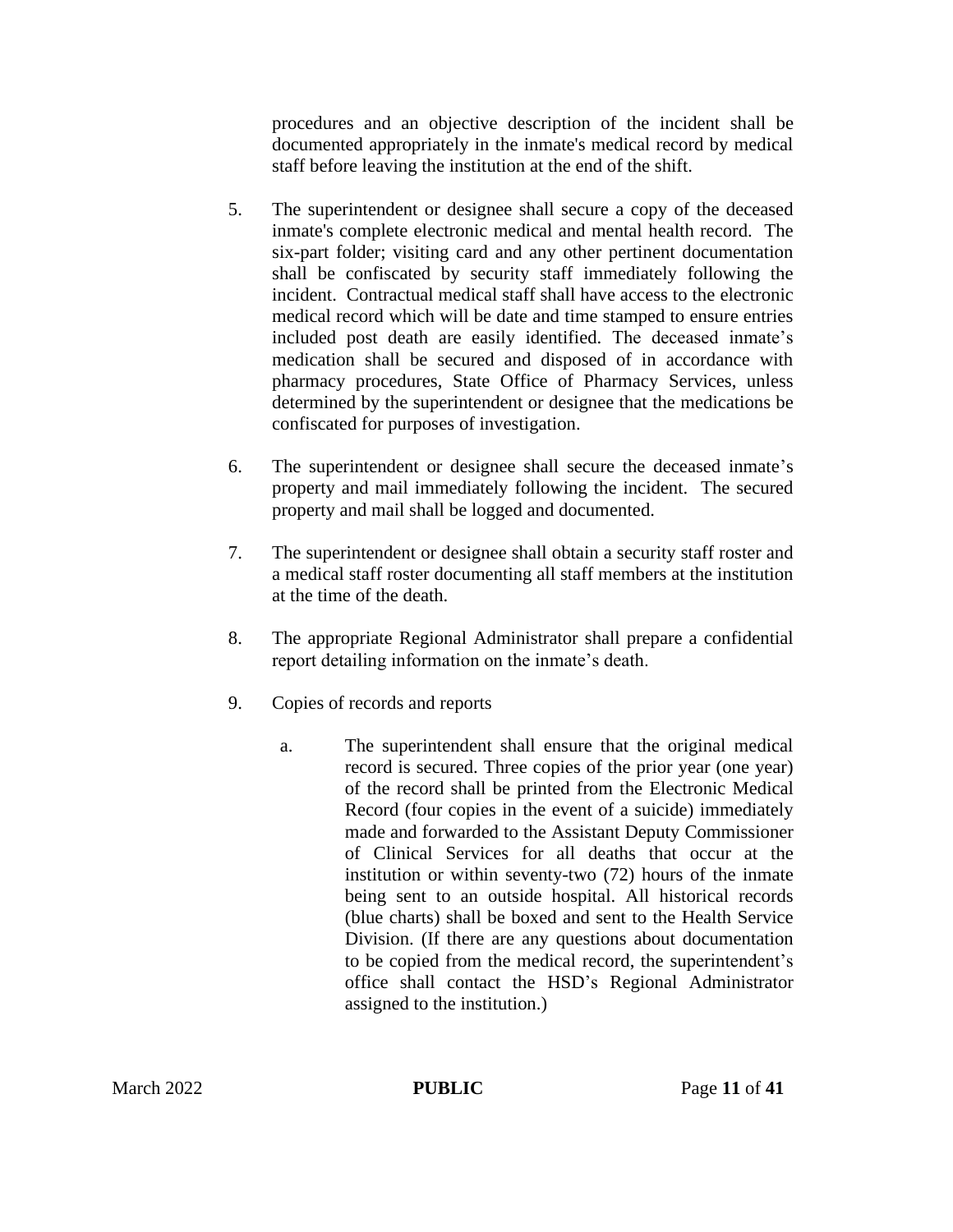The copies forwarded to the Assistant Deputy Commissioner of Clinical Services shall be provided to:

- i. The Chief Medical Examiner upon request;
- ii. The Department's Senior Medical Consultant; and
- iii. The Senior Psychiatric Consultant, in the event of a suicide.

Additionally, the superintendent shall retain two full copies of the medical record; one copy for the purpose of investigation, if warranted; and the other copy of the medical record shall be provided to the on site contractual medical provider.

- b. Copies of all Department incident reports, including confidential incident reports, related to the death are to be made immediately available to the Assistant Deputy Commissioner of Clinical Services or designee.
- c. The superintendent or designee shall complete an urgent matter report following the death in accordance with 103 DOC 105, *Officer of the Day and Department Duty Station*. The urgent matter report shall be drafted as soon as practical during business hours. During non-business hours, the report shall be drafted the next business day. The urgent matter report shall:
	- i. Be drafted on the database located on the Intranet Urgent Matter Application;
	- ii. Indicate location of the death;
	- iii. Indicate the date of report and the date of the death;
	- iv. Indicate the type of death (i.e. unattended, expected, suspicious, suicide);
	- v. Describe in detail the incident;
	- vi. Include the deceased inmate's information;
	- vii. Document outside assistance;
- d. The superintendent shall forward, upon receipt, a copy of the death certificate to the Assistant Deputy Commissioner of Clinical Services.
- e. The superintendent or designee shall make a report of the death, identifying the deceased and describing the circumstances of the death. One copy of said report, together with copies of any incident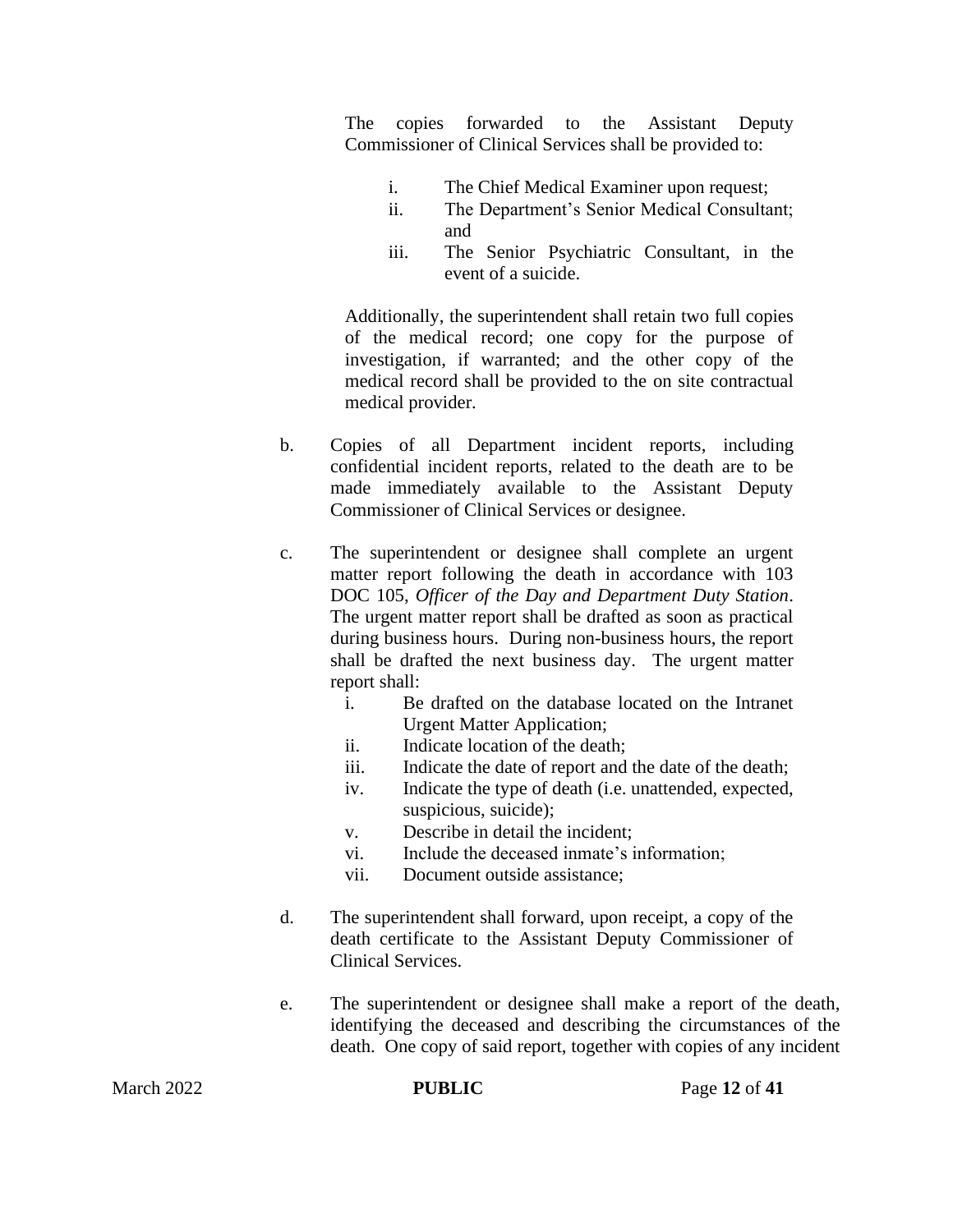reports pertaining thereto, shall be forwarded to the medical examiner's office in the county where the death occurred within seven (7) days of the death.

f. A copy of all Department reports shall be forwarded to the respective Assistant Deputy Commissioner of either the Northern or Southern Sector subsequent to every death.

#### **622.08 Investigation**

- 1. Upon notification of an inmate death, the Deputy Commissioner of the Prison Division may activate the Medical Investigation Team (see Attachment B).
- 2. The Deputy Commissioner of the Prison Division shall notify the appropriate Assistant Deputy Commissioner of the Northern or Southern Sector, the Assistant Deputy Commissioner of Clinical Services and the Chief of the Office of Investigative Services of the decision to activate the Medical Investigation Response Team. The appropriate Assistant Deputy Commissioner of the Northern or Southern Sector shall notify the superintendent of the involved institution.

#### **622.09 Performance Improvement Mortality Review Committee**

In the event of a suicide or death occurring within seventy-two (72) hours of being sent to an outside hospital, the Assistant Deputy Commissioner of Clinical Services shall designate a Performance Improvement Mortality Review Committee that shall convene at the institution where the deceased inmate had been assigned at the time of death or prior to death. In certain cases when an inmate has been chronically ill and/or terminally ill and end of life is apparent and imminent, the Deputy Commissioner of Clinical Services and Reentry may waive the requirement of performing the Performance Improvement Mortality Review. A Request to Waive the Performance Improvement Mortality Review (Attachment E) will be completed in these cases.

In the event of a suicide or death occurring at the Bridgewater State Hospital, a Root Cause Analysis and a Performance Improvement Mortality Review shall be conducted. If the patient was chronically ill and/or terminally ill and the end of life was apparent and imminent preceding the death, the Deputy Commissioner of Clinical Services and Reentry shall have the discretion to waive the Performance Improvement Mortality Review requirement.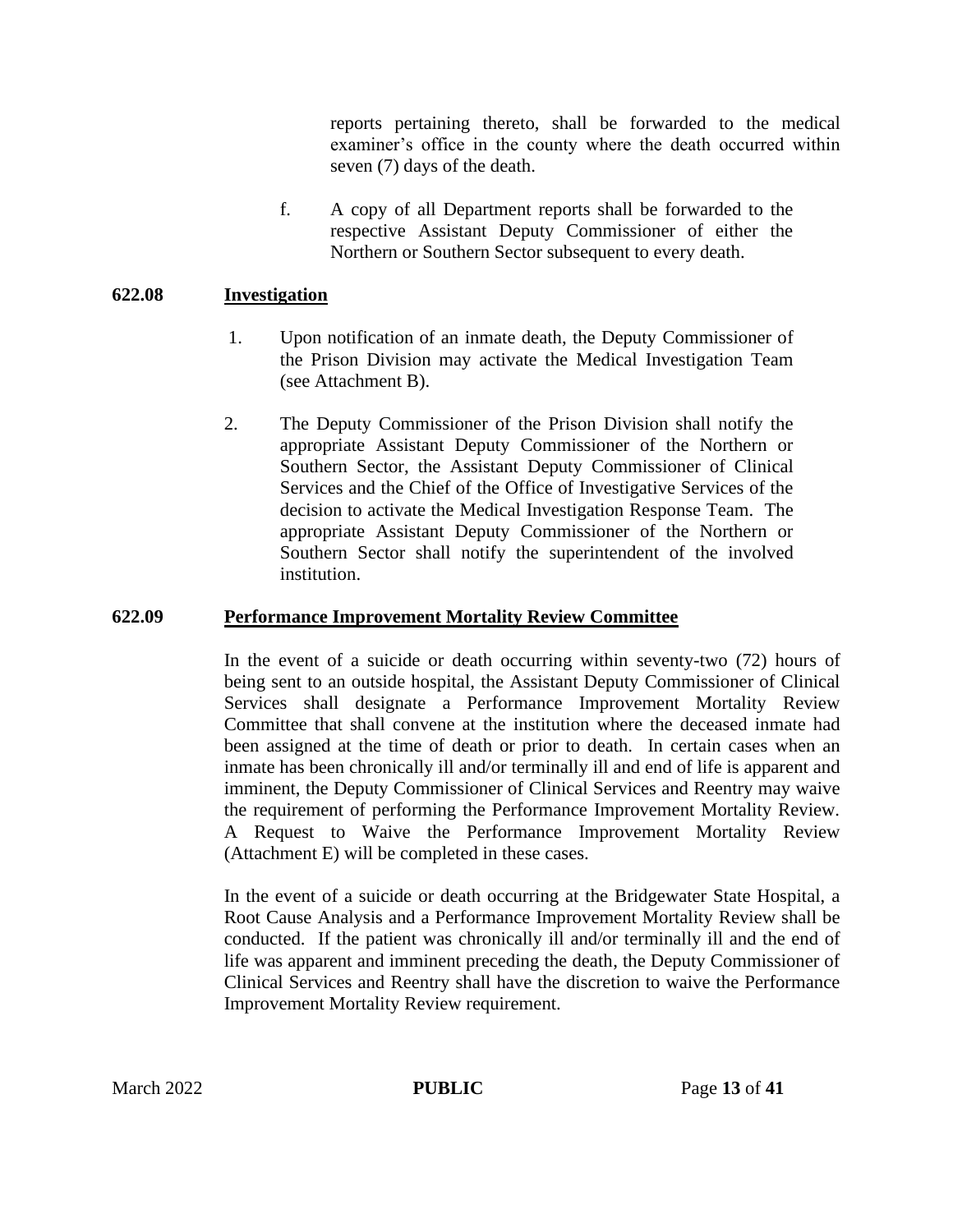- 1. The Director of Clinical Services or Director of Behavioral Health, in the case of a suicide, shall be responsible for coordinating the Performance Improvement Mortality Review Committee meeting. Every effort shall be made to schedule the Performance Improvement Mortality Review within thirty (30) days of the inmate's death. (See Attachment D, Performance Improvement Mortality Review/Psychological Review, for deaths by suicide and Attachment E, Performance Improvement Mortality Review, for all other deaths.) All pertinent documentation related to the case shall be made available for the committee's review. In the event of an inmate death by suspected suicide then a psychological autopsy will be completed by a Qualified Mental Health Practitioner who is capable as determined by the Mental Health Authority in conducting a psychological autopsy (Attachment D). This is a retrospective reconstruction of the individual's life with an emphasis on the risk factors that may have contributed to the individual's death.
- 2. The contractual health care Executive Program Director shall ensure that a review of the death is conducted by the provider's Morbidity-Mortality Review Committee pursuant to a policy statement approved jointly by the Assistant Deputy Commissioner of Clinical Services and the contractual health care provider. The Morbidity-Mortality Review Committee shall conduct a peer review of clinical care provided to the deceased inmate. The contractual health care provider shall within thirty (30) days provide the Assistant Deputy Commissioner of Clinical Services with an executive summary which contains at a minimum, a statement that a review did occur. the date of the review and the names of the attendees.
- 3. The membership of the Performance Improvement Mortality Review Committee is described in Attachments D and E. The Director of Clinical Services or Director of Behavioral Health may request that other individuals participate as members of the committee. The committee shall convene at the institution where the inmate was assigned.
- 4. A written Mortality Review Report shall be signed by the medical or mental health consultant and the Assistant Deputy Commissioner of Clinical Services. The completed report shall be sent to the Deputy Commissioner of Clinical Services and Reentry for final approval. Copies of the final report will be sent to the Commissioner, the Deputy Commissioner of the Prison Division, the appropriate Assistant Deputy Commissioner of the Northern or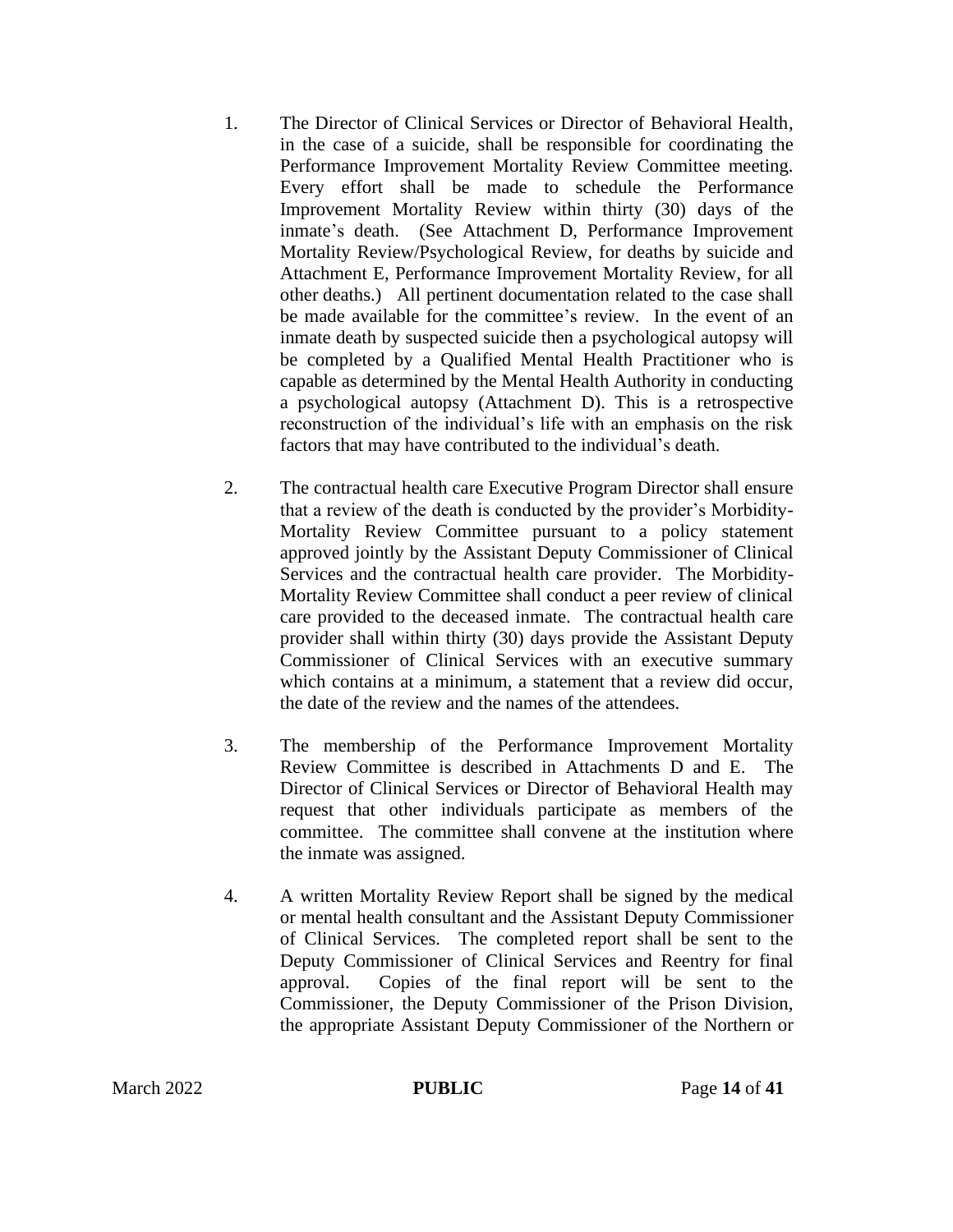Southern Sector, the superintendent and the Executive Program Directors of the contractual health care provider.

5. Recommendations for performance improvement that result from the review shall be disseminated to the appropriate parties for action. All recommendations shall be responded to within thirty (30) days and returned to the Director of Clinical Services or Director of Behavioral Health for corrective action review. The corrective action will be monitored by the Director of Clinical Services or Director of Behavioral Health. A report delineating the status of the recommendations shall be prepared and submitted to the Assistant Deputy Commissioner of Clinical Services and Deputy Commissioner of Classification, Programs and Reentry Services.

#### **622.10 Inmate Burials**

The superintendent shall develop institutional procedures which designate the staff person(s) responsible for the following:

- 1. Contacting the institution's Fiscal Director for notification of the funeral home so that the inmate's remains may be removed to be prepared for burial.
- 2. Requesting funds to bury the inmate.
- 3. Scheduling the funeral and preparing the burial site to include the burial permit.
- 4. Sending a letter to the morgue or hospital in possession of the inmate's remains and requesting the release of the body to the identified funeral home. (Attachment F).
- 5. Once the funeral home has possession of the remains, the institution shall be required to complete the Statement of Identification (Attachment G). This paperwork is necessary for the funeral director to obtain the death certificate.
- 6. Designate the person responsible for ensuring that a Department clergy member, preferably of the inmate's religion, is present for burial services.
- 7. Ensure that the grounds of the Department's cemetery are maintained appropriately, including development of a maintenance schedule.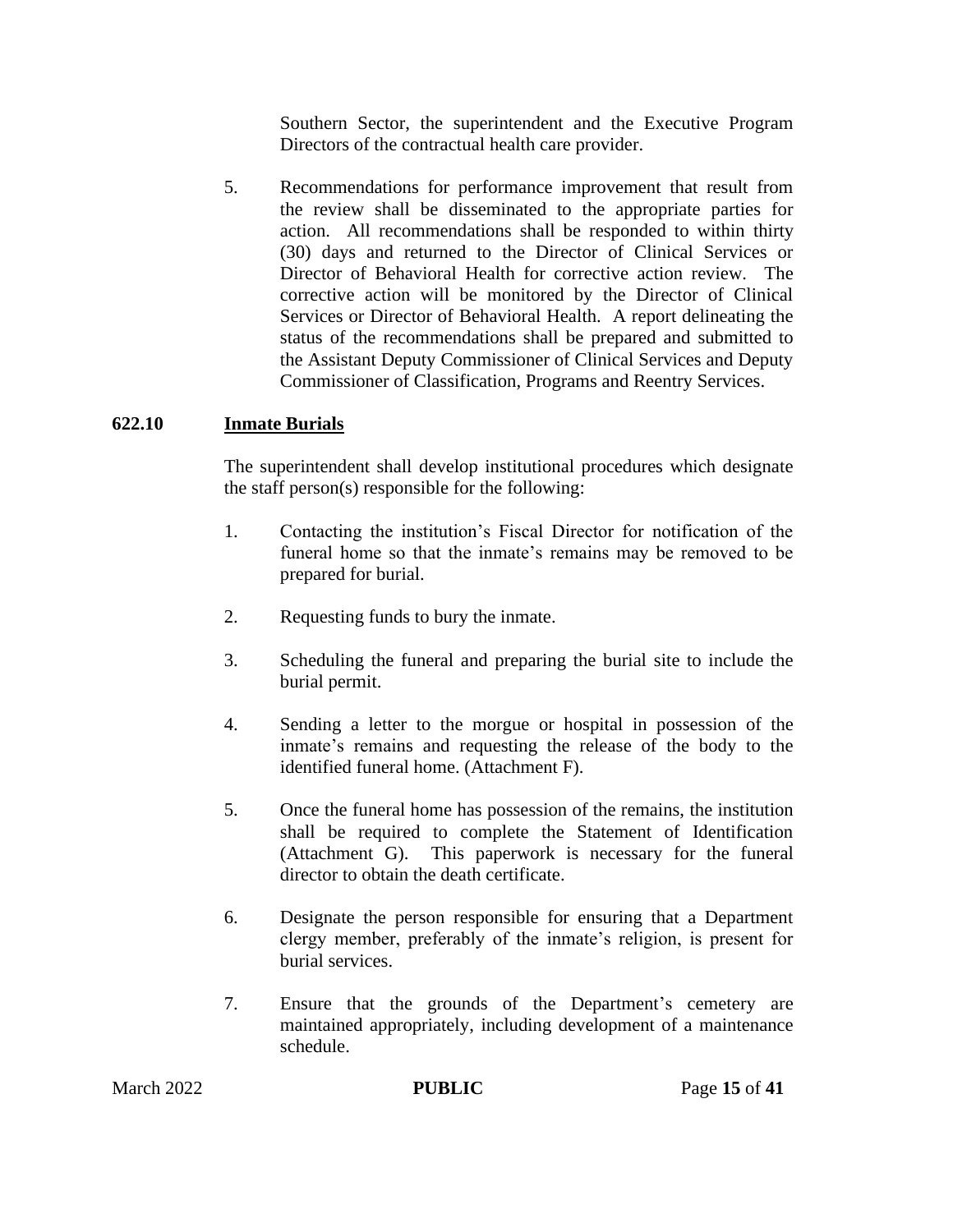- 8. Maintain a plot plan for the Department's burial grounds to include, to the degree possible, the names of the deceased already buried in the cemetery. Burial plot sizes should be  $7' \times 3'$  in order to accommodate a standard casket.
- 9. Ensure that the casket is placed into the ground and the grave is covered.
- 10. Ensure that the burial is appropriately recorded into the log (Attachment H) and numbered plot plan.

The procedure shall be approved by both the superintendent and the Assistant Deputy Commissioner of Clinical Services.

#### **622.11 Inmate Cremations**

- 1. Inmates who are ill and wish to be cremated must sign the Consent to Cremation form (Attachment I) prior to death.
- 2. If the inmate's family does not want to assume responsibility of the body, but wants the inmate to be cremated by the Department, they must sign the Consent to Cremation form (Attachment I).
- 3. If the inmate or the family does not sign the Consent to Cremate form, the Department shall bury the inmate in accordance with the provisions of 103 DOC 622.10.
- 4. The superintendent shall develop institutional procedures, which designate the staff person(s) responsible for the following:
	- a. Contacting the institution's Fiscal Director for notification of the funeral home, so that the funeral home can obtain an authorization to cremate from the Medical Examiner's Office.
	- b. Requesting funds for cremation and burial of the ashes.
	- c. Scheduling the funeral and preparing the burial site to include the burial permit.
	- d. Sending a letter to the morgue or hospital in possession of the inmate's remains and requesting the release of the body to the identified funeral home. (Attachment F)

| March 2022 | <b>PUBLIC</b> | Page 16 of 41 |
|------------|---------------|---------------|
|            |               |               |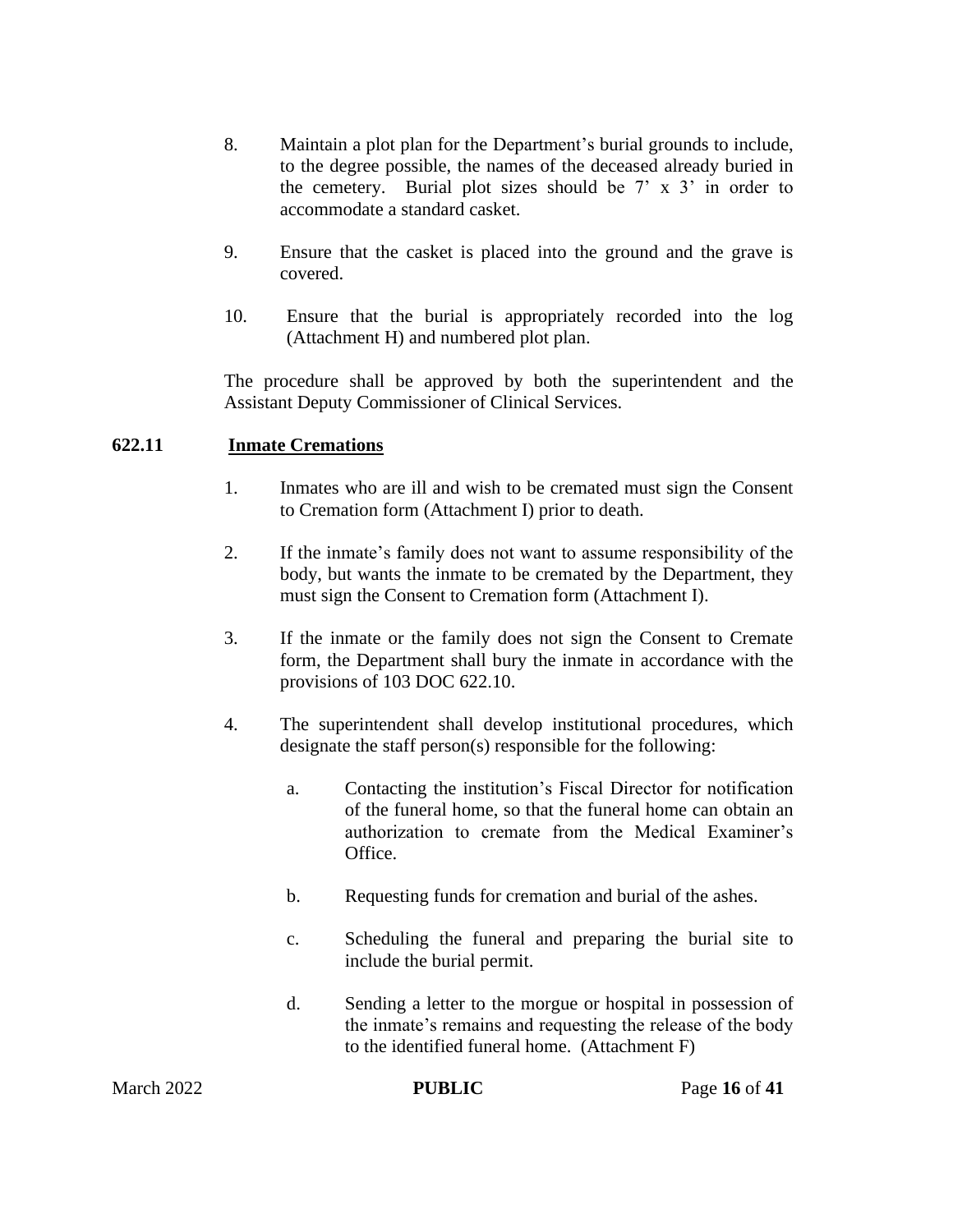- e. Once the funeral home has possession of the remains, the institution shall be required to complete the Statement of Identification (Attachment G). This paper work is necessary for the funeral director to obtain the death certificate.
- f. Ensure that the Department clergy member, preferably of the inmate's religion, is present for burial services.
- g. Ensure that the grounds of the Department's cemetery are maintained appropriately, including development of a maintenance schedule.
- h. Maintain a plot plan for the Department's burial grounds to include (to the degree possible) the names of the deceased already buried in the cemetery. Burial plot sizes must now include the size needed for the burial of the cremation container of remains.
- i. The cremation container of remains must be placed into the ground and covered.
- j. Ensure that the burial is appropriately recorded into the log (Attachment H) and numbered plot plan.
- 5. This procedure shall be approved by both the superintendent and the Assistant Deputy Commissioner of Clinical Services.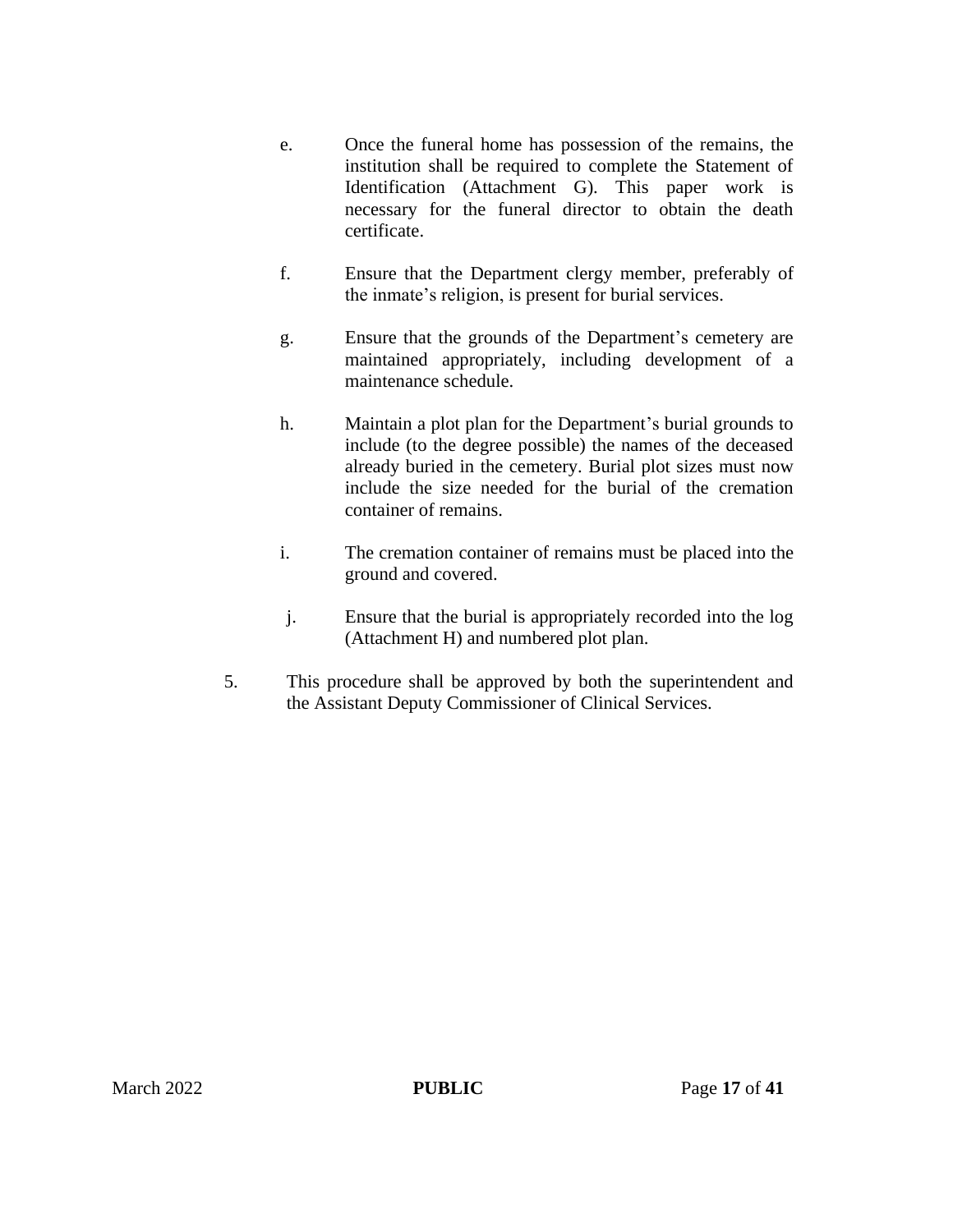## **ATTACHMENT A**

## **DEATH IN CUSTODY- STATE PRISON INMATE DEATH REPORT**

## **(Not available on the Intranet. Available in the Department of Correction's Health Services Division only.)**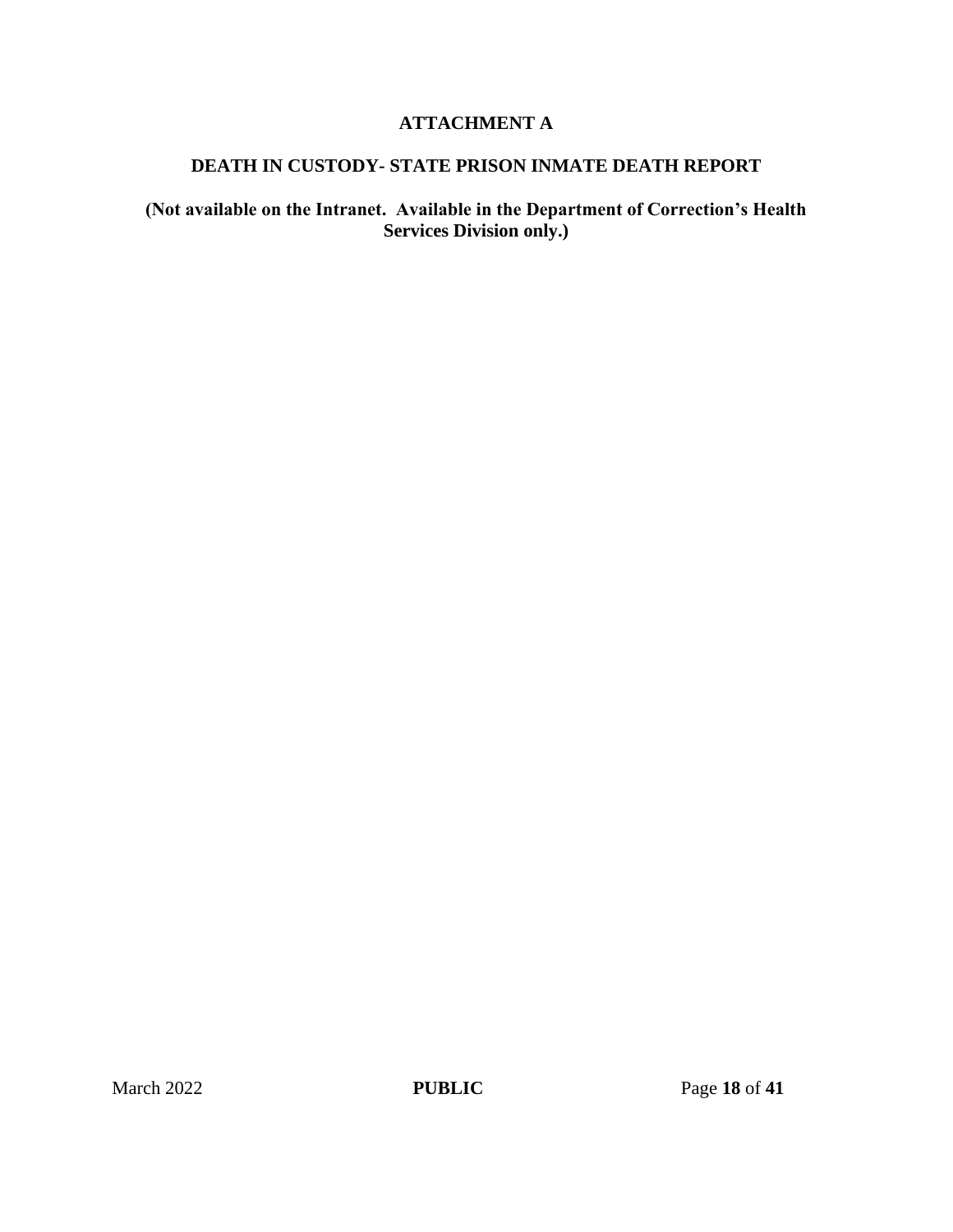## **ATTACHMENT B**

## **Medical Investigation Response Team**

**Page 1 of 3**

### MASSACHUSETTS DEPARTMENT OF CORRECTION DIVISION OF HEALTH SERVICES

## ACTIVATION OF MEDICAL INVESTIGATION RESPONSE TEAM

### Definition: Medical Investigation Response Team

The Commissioner may designate a Medical Investigation Response Team to investigate a death. This specially trained team will be comprised of at least one individual from the Office of Investigative Services and at least one manager from the Health Services Division.

### Activation of a Medical Investigation Response Team

Upon notification of an inmate death, the Commissioner may activate a Medical Investigation Response Team when the death appears to be any of the following:

- an unattended death in a institution
- a suicide
- a death which involves drug diversion or misuse
- any other suspicious or unnatural circumstances.

The Commissioner will notify the appropriate Deputy Commissioner, Assistant Deputy Commissioner of Clinical Services, Chief of Investigative Services and the appropriate Assistant Deputy Commissioner of his/her decision to activate a team. The Assistant Deputy Commissioner will notify the appropriate superintendent.

The Medical Investigation Response Team will report at once to the institution where the death occurred.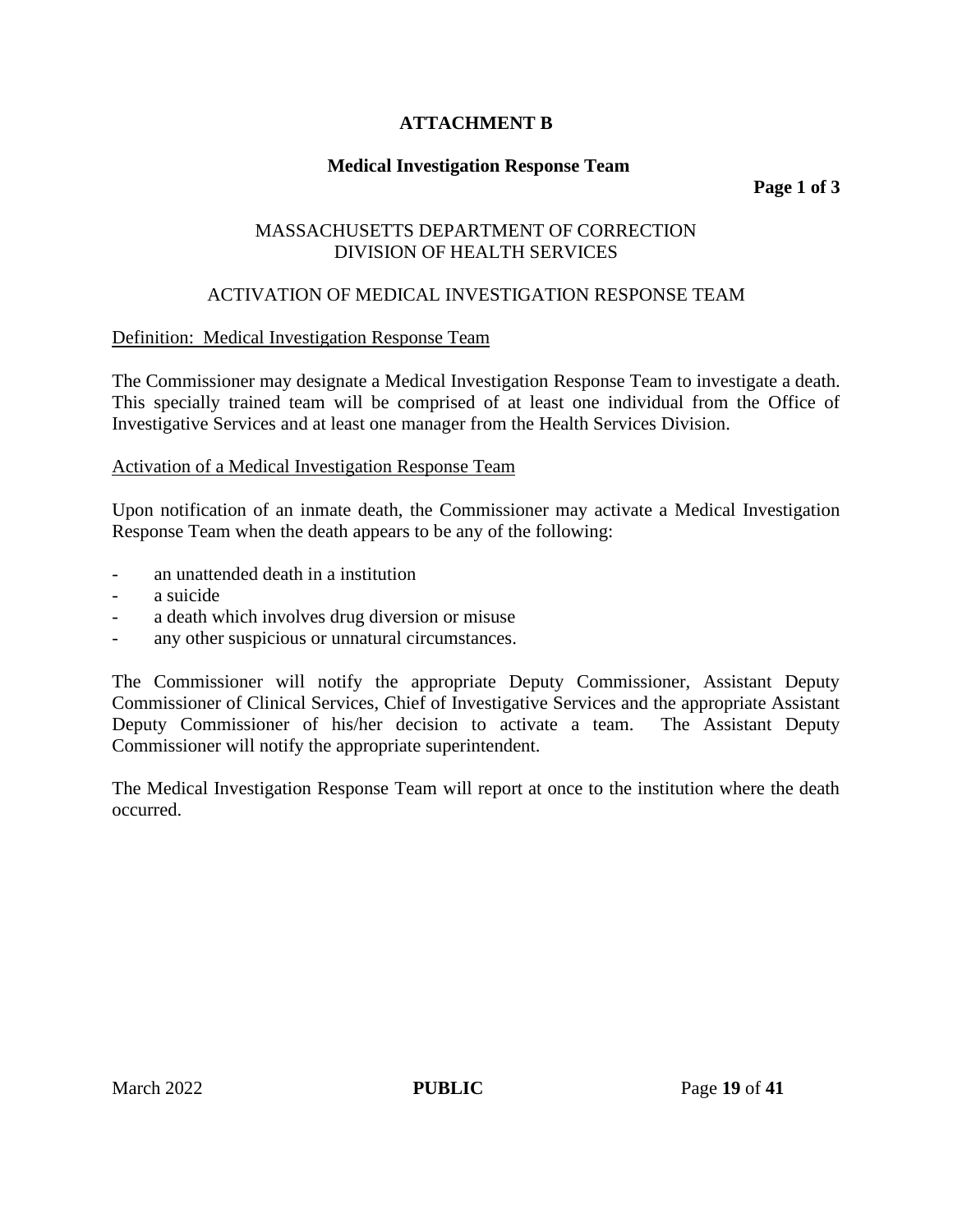### **ATTACHMENT B Medical Investigation Response Team**

**Page 2 of 3**

#### Medical Investigation Procedure

1. When an inmate death occurs, the superintendent or designee shall immediately confiscate and secure the following:

| $\sim$ 100 $\mu$ | six part folder                  | - visiting card        |
|------------------|----------------------------------|------------------------|
| $\sim$           | medical record                   | - mental health record |
| $\sim$           | medication administration record |                        |
| $\sim$           | inmate housing roster            |                        |

- pertinent logs security shift roster

- medical shift roster - employee training records

- unit log books, if applicable
- all prescribed medication, including blister packs
- all pertinent documentation and incident reports, including preliminary reports and chronology of events.
- IMS Forms
- 2. Upon the Medical Investigation Response Team's arrival at the institution, the superintendent or designee shall turn over all confiscated and secured materials to the team.
- 3. The superintendent shall ensure that the Medical Investigation Response Team has access to available resources (i.e., personnel, clinical support, etc.)
- 4. The Medical Investigation Response Team shall provide an initial report to the Commissioner within twenty-four (24) hours of their activation. As the investigation continues, the Commissioner shall receive daily briefings.
- 5. A Health Services Division Manager, as a member of the Medical Investigation Response Team, shall attend the Performance Improvement Mortality/Suicide Review.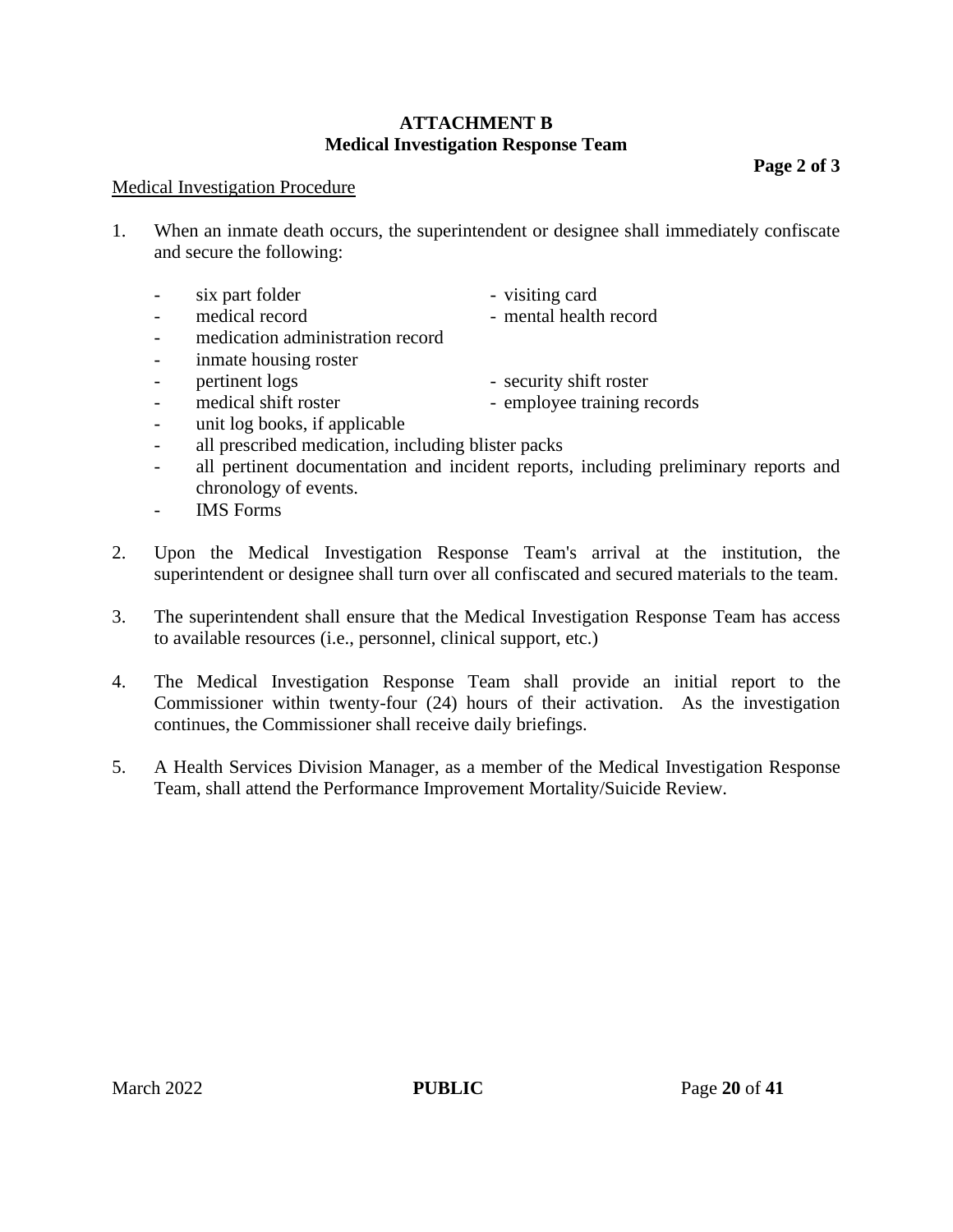#### **ATTACHMENT B Medical Investigation Response Team**

**Page 3 of 3**

- 6. The Medical Investigation Response Team shall conduct, control and manage the investigation and available resources (i.e., IPS). At the conclusion of an investigation, a written report shall be submitted to the appropriate Deputy Commissioner. The Performance Improvement Mortality Review/Psychological Autopsy shall take place prior to the conclusion of the investigation.
- 7. The written investigation report shall follow on "executive summary" format which shall address, but not be limited to the following topics:
	- Chronology of Events
	- Medical History
	- Mental Health History
	- Prior Medical Treatment
	- Prior Mental Health Treatment
	- Medications Prescribed
	- History of Suicide Attempts
	- History of Substance Abuse Emergency Reports
	- Autopsy Results
	- Toxicology Results
	- Criminal Background
	- Training
	- Sentence Structure
	- Operational Policy & Procedure
	- Disciplinary History
	- Contracted Medical Provider Procedures
	- Classification History
	- All Incident Reports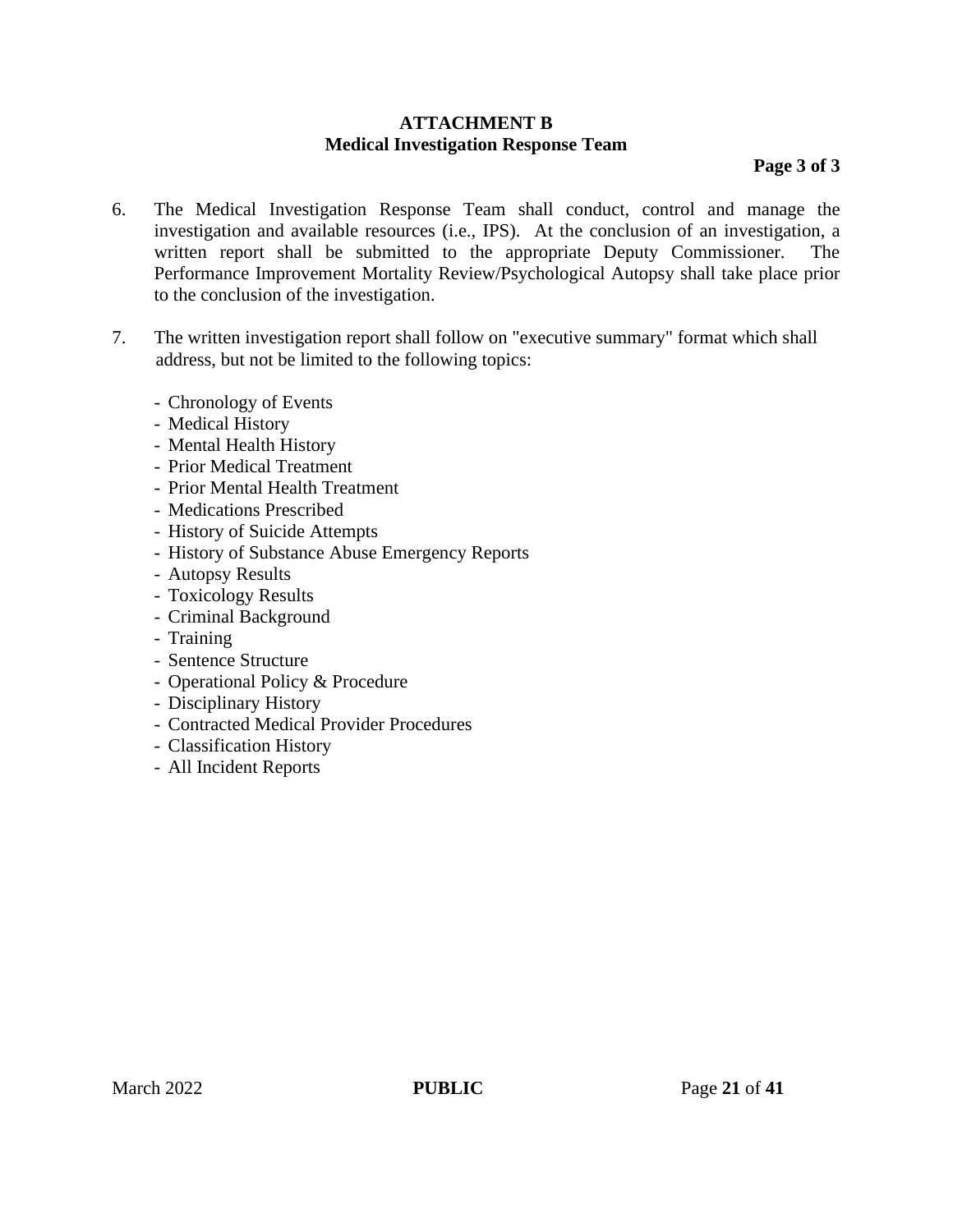# **ATTACHMENT C**

## MASSACHUSETTES DEPARTMENT OF CORRECTION DIVISION OF HEALTH SERVICES

## **Request to Waive Performance Improvement Mortality Review**

| Inmate's Name:            | <u> 1980 - Johann John Stone, Amerikaansk politiker († 1908)</u>                                          |               |
|---------------------------|-----------------------------------------------------------------------------------------------------------|---------------|
|                           |                                                                                                           |               |
|                           |                                                                                                           |               |
| Institution:              |                                                                                                           |               |
|                           |                                                                                                           |               |
|                           |                                                                                                           |               |
| Justification for Waiver: |                                                                                                           |               |
|                           |                                                                                                           |               |
|                           |                                                                                                           |               |
|                           |                                                                                                           |               |
|                           |                                                                                                           |               |
|                           |                                                                                                           |               |
|                           | Director of Clinicial Services or<br>Director of Behavioral Health                                        |               |
|                           | <b>Assistant Deputy Commissioner of Clinical Services</b>                                                 |               |
|                           | Approved by: $\_\_\_\_\_\_\_\_\_\_\_\_\_\_\_\_\_$<br>Deputy Commissioner of Clinical Services and Reentry |               |
| March 2022                | <b>PUBLIC</b>                                                                                             | Page 22 of 41 |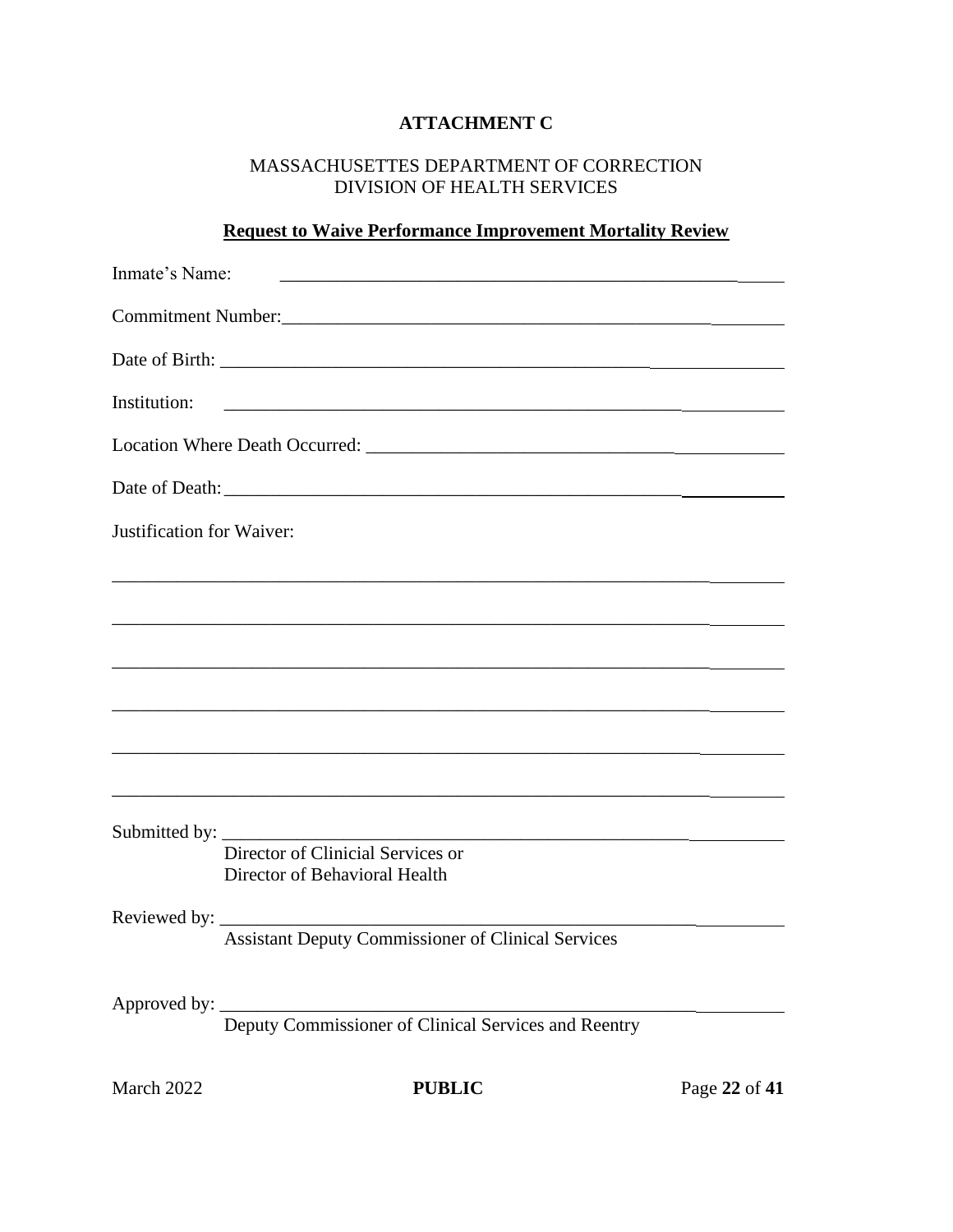### **ATTACHMENT D**

**Page 1 of 8**

#### **MASSACHUSETTS DEPARTMENT OF CORRECTION Performance Improvement Mortality/Psychological Review**

**Inmate Name: Commitment Number: Institution: Type of Housing: Date of Birth: Date of Death: Time Discovered: Method:**

Standing members of the Performance Improvement Mortality Review Committee (the "Committee") shall include the following individuals:

From Department of Correction's Health Services Division:

- Director of Behavioral Health or designee;
- Mental Health and Medical Regional Administrator assigned to the site

From the Department of Correction Institution:

■ Superintendent or designee

From the health care vendor:

- Psychiatric Medical Director
- Director of Clinical Programs
- Statewide Medical Director
- Chief Nursing Officer

The Director of Behavioral Health for the Department of Correction's ("Department") Health Services Division shall chair the Performance Improvement/Psychological Autopsy Committee and will determine what other personnel, Department staff, contractual staff or consultants from other state agencies or non-governmental organizations, should participate as a member of the Performance Improvement Committee on a case by case basis. This may include selected contractual staff from the facility where the suicide occurred, such as the Mental Health Director or the Health Service Administrator. Additionally, the Director of Behavioral Health may choose to request selected staff to be interviewed by the work group as deemed necessary.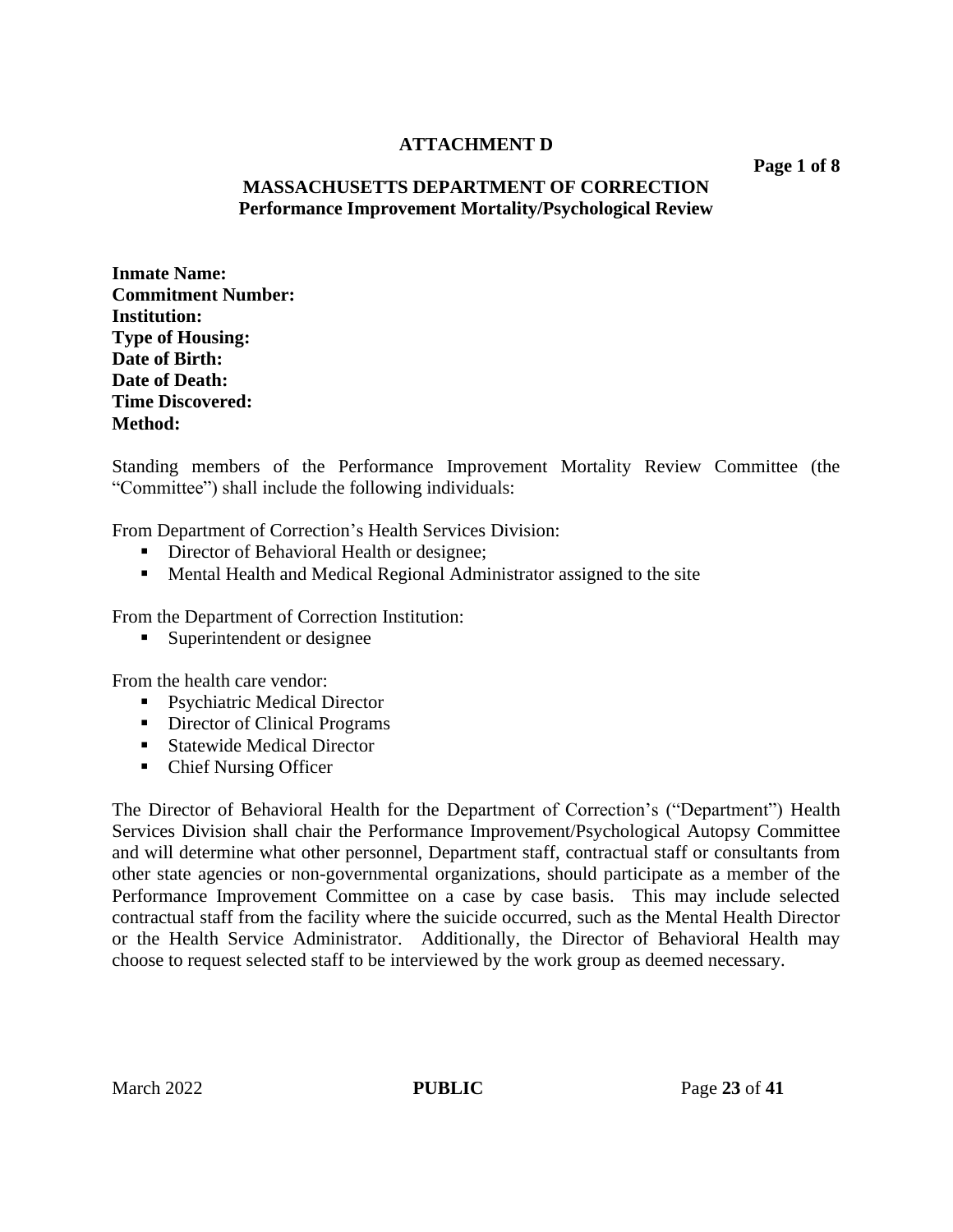#### **I. The following topics shall be discussed during the performance review:**

#### A. INCIDENT:

Narrative of the suicide event including date and time the inmate was discovered; location of death; method of causing death; who discovered inmate and under what circumstances; details of the code response to include correctional staff's response, as well as medical staff's response; medical interventions utilized and outcomes; details relevant to the scene of the death including the presence or absence of a suicide note; time and location of pronouncement of death; statement as to whether the case was referred to the medical examiner's office for an autopsy.

#### B. AUTOPSY/TOXICOLOGY FINDINGS:

To be included after the autopsy is received. Should include significant findings such as signs of trauma to the body; results of drug screens to include presence or absence of recreational drugs, alcohol, or prescription medication; cause of death; mode of death and approximate time of death.

#### C. CRIMINAL HISTORY:

Inclusive of committing offense, length of prison sentence, date of commitment to the Department, reference to prior arrests and convictions including prior commitments to jail or prison and prior admissions to the Bridgewater State Hospital ("BSH") (male) or to a Department of Mental Health facility ("DMH") (female).

#### D. INSTITUTIONAL ADJUSTMENT/FUNCTIONING:

Inclusive of chronology of facility placements within the Department; reference to overall level of adjustment to incarceration including disciplinary record; participation in programming such as education and vocational training; job assignments; extracurricular activities and frequency and type of visits.

#### E. MENTAL HEALTH HISTORY:

To include mental health treatment while in the community and throughout incarceration; history of drug/alcohol abuse; family history of mental illness/suicide; family upbringing and current family situation; prior suicidal or self-injurious behavior; transfers to inpatient psychiatric facilities including the BSH for male inmates and DMH hospital(s) for female inmates (reasons for and disposition upon discharge); summary of initial mental health appraisal upon reception into the Department;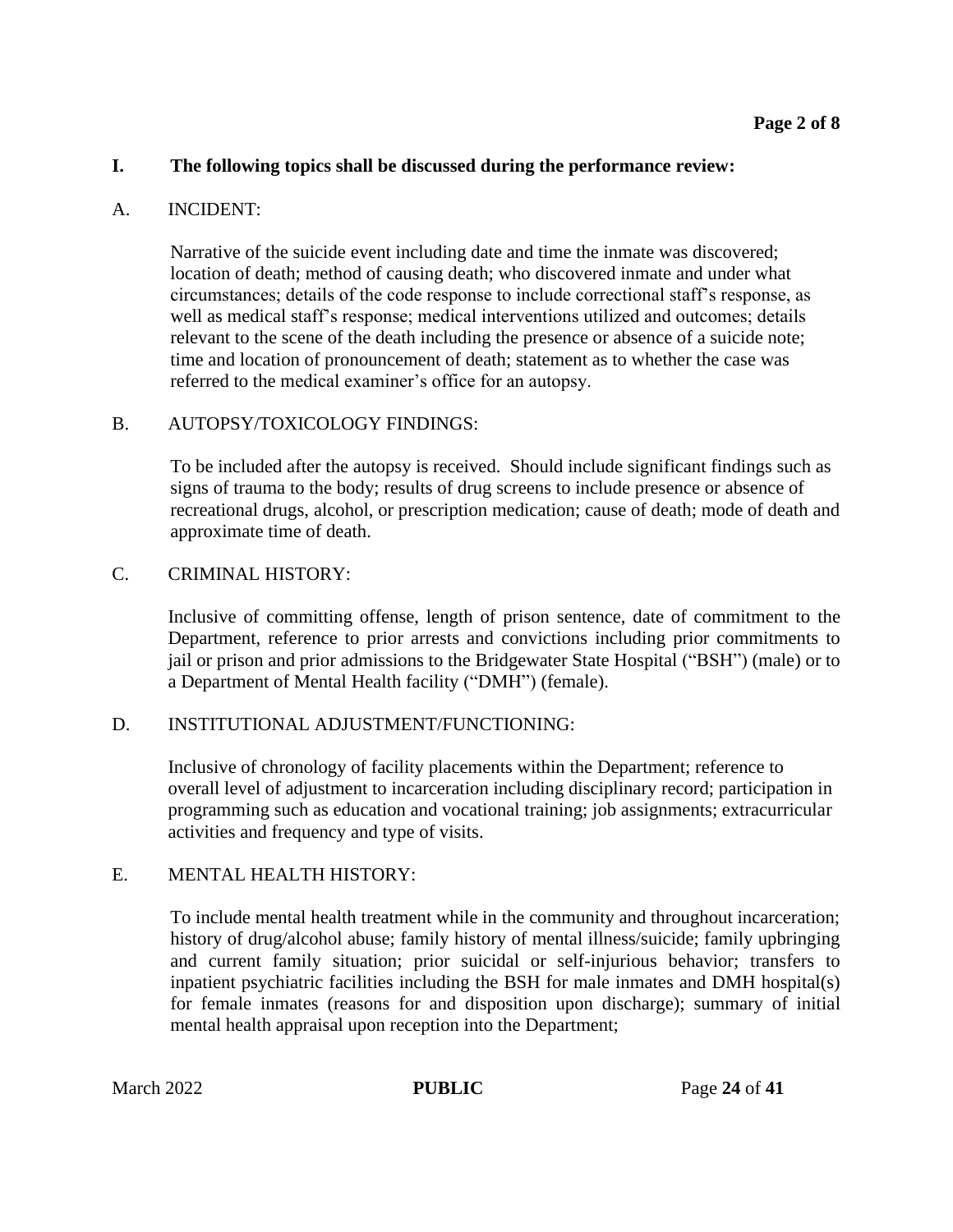current mental health treatment; compliance with treatment plan and medication orders; findings of most recent assessment/mental status exam and current diagnosis; details of the last contact with a mental health professional; overall summary of mental health treatment during current incarceration; summary of any legal issues such as Probate Roger's Order (whether the order was current and enforced), Myers Order, or guardianship.

F. MEDICAL HISTORY: Summary of major medical issues/problems and treatment during incarceration.

The following sections may be completed by the designated Mental Health Regional Administrator (but otherwise may be more appropriately discussed as a function of the Performance Improvement Committee).

#### G. PRECIPITATING EVENTS:

Major life stressors (e.g., physical/sexual assault, threats against life, dissolution of significant relationship, crisis in family such as death of a loved one, added time to sentence, convicted of additional crime, loss of appeal, diagnosis of a serious medical condition or anniversary dates {e.g., crime, conviction, commencement of prison term, birthdays of significant people, death of loved one, wedding}; acute onset of mental illness or exacerbation of mental disorder {e.g., agitated psychosis with depression and command hallucinations to kill oneself} or longstanding mental illness {e.g. break up with significant other or abandonment of family }).

#### H. PRESUICIDAL FUNCTIONING:

Changes in mental status (e.g. acute deterioration in mental functioning, onset of major mental illness, agitated psychosis with command hallucinations, psychosis with depression and severe depression); behavior (e.g. social withdrawal, agitation, provocativeness, increased or decreased appetite, disturbed sleep, etc.); mood (e.g. depression, hopelessness, helplessness, fearfulness, unfounded happiness, labiality, anger, hostility, and impulsivity); and attitude (unrealistic sense of the future, apathy, overly optimistic and overly pessimistic). Specific behaviors suggestive of suicide planning (e.g. giving away possessions, saying good-bye to friends, telephoning or writing to family and/or friends to say good bye, talking about death and/or suicide, rehearsing suicidal act, asking about ways to die and accumulating the means to kill oneself, asking about the frequency and timing of security rounds, threatening suicide).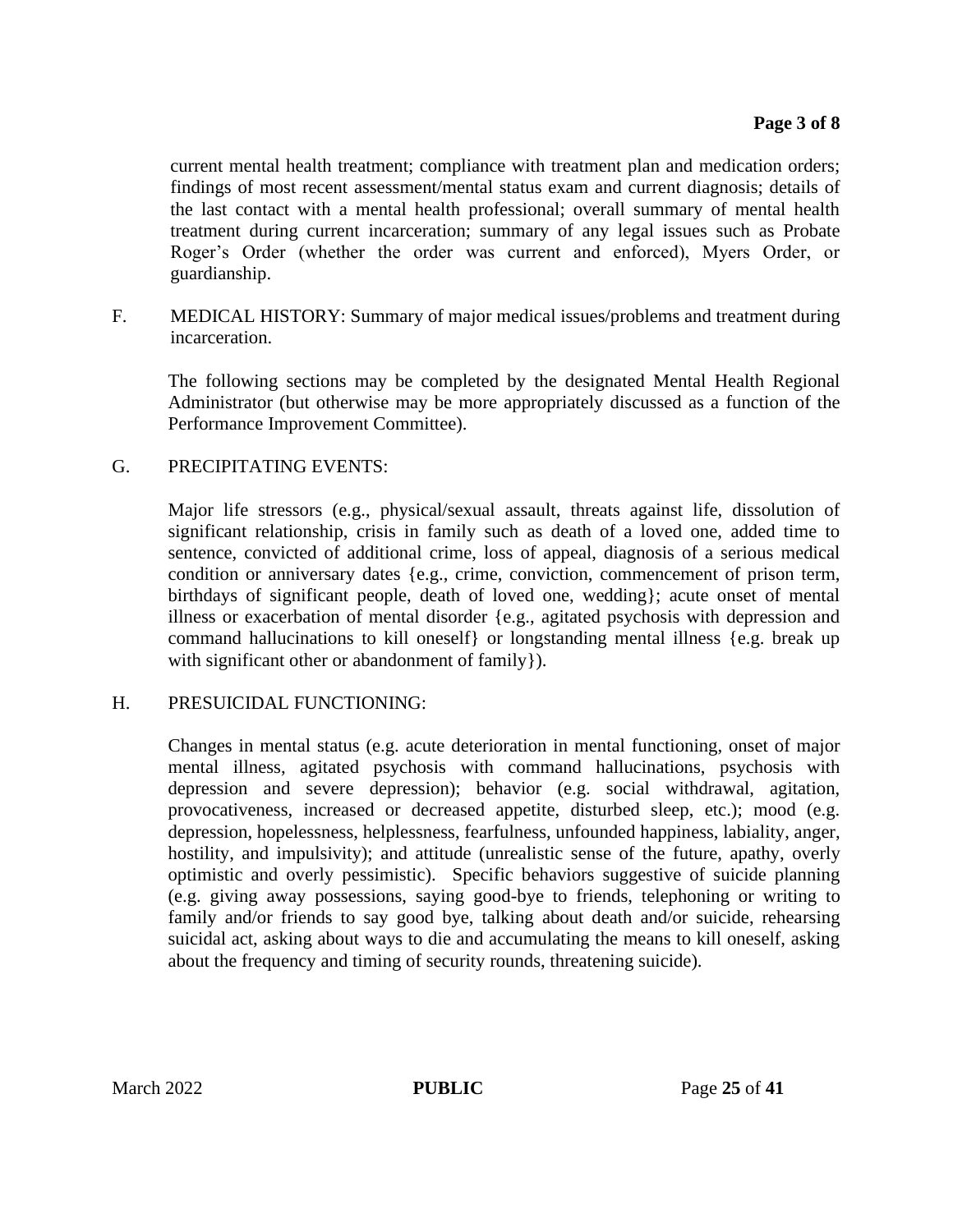II. The following sections to be discussed by the Committee at the review:

## A. ISSUES FOR REVIEW:

## 1. STAFFING:

- Was the facility and incident site adequately staffed at the time of the incident (i.e. security, medical, mental health staffing)?
- Did staffing have proximal affect on the outcome of the incident?
- Did staffing have a distal affect on this incident? Did it affect the ability of staff to provide an appropriate level of contact and/or supervision with and to the inmate?

## 2. TRAINING

- Had all staff involved in the incident and who had contact with the inmate received appropriate training in suicide prevention, including recognizing signs and symptoms of mental illness?
- Had all staff who responded to the Code 99 been trained (including current certification) in CPR and First Aid?
- Was the facility up to date with their Code 99 response drills including suicide scenarios and emergency cell entry?

### 3. EQUIPMENT

- List all equipment used including medical equipment, such as AED, Ambu Bag, portable oxygen and suctioning; and security equipment, such as emergency cell entry tools, radios, keys and emergency keys, shields, restraints and cut down shears.
- Was the equipment available?
- Was the equipment in good working order?
- Had the equipment been tested and calibrated in accordance with policy and manufacturer's recommendations?
- Did staff demonstrate competency in using the equipment?

### 4. IDENTIFICATION/REFERRAL/ASSESSMENT

- Were systems in place to appropriately screen the inmate for potentially suicidal behavior?
- Was the inmate appropriately screened upon intake and referred for a mental health evaluation as needed?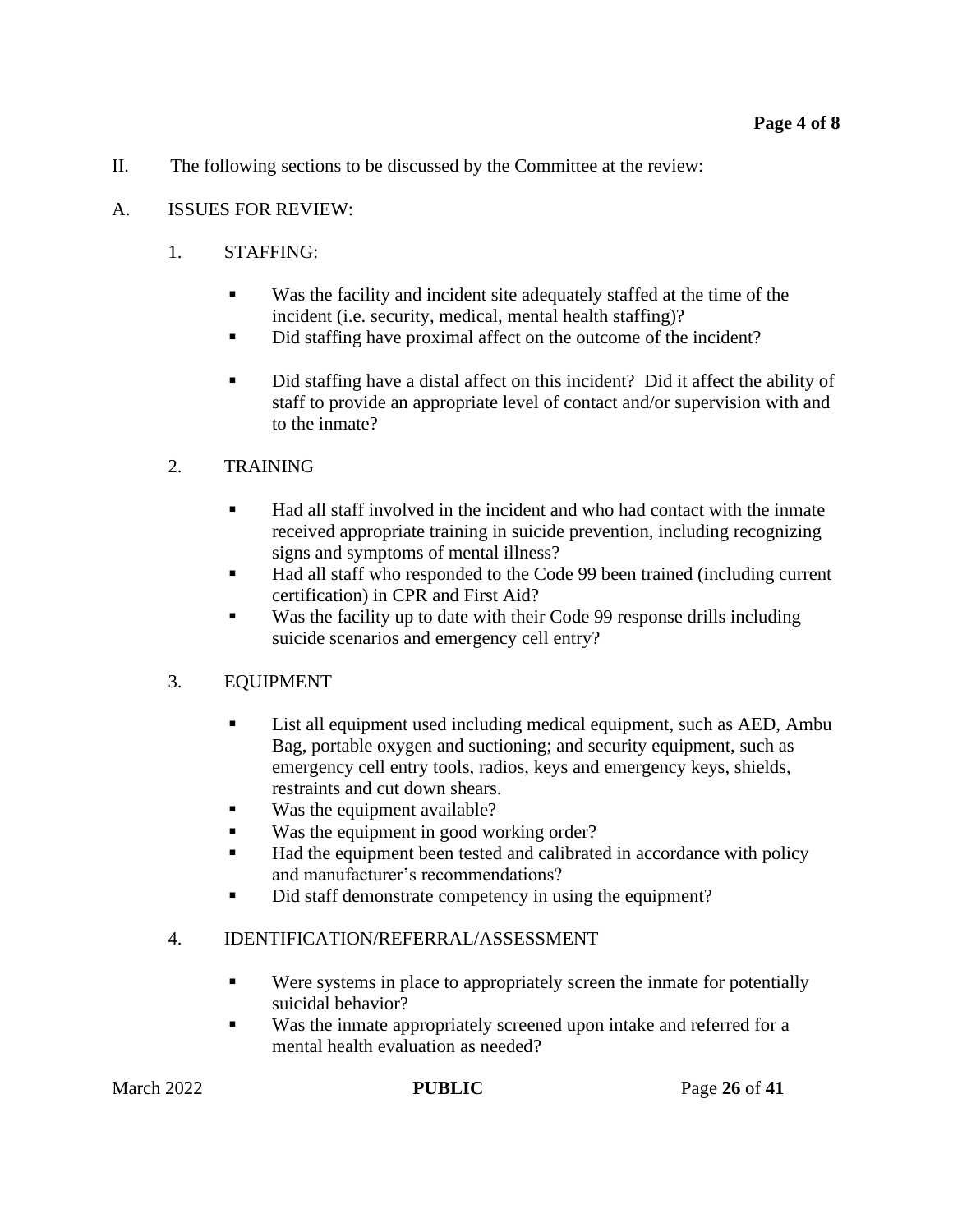- Were efforts made to attain prior mental health records (if applicable)?
- If the inmate requested or was referred for mental health services, was his/her request triaged appropriately and was he/she seen within a reasonable time frame?

## 5. COMMUNICATION

- Was there information regarding the inmate's prior and/or current suicide risk from outside agencies or another Department facility that was not communicated to the current correctional facility?
- Was there information regarding the inmate's prior and/or current suicide risk from correctional, mental health and/or medical personnel that was not communicated throughout the facility to appropriate personnel?
- Did the inmate engage in any type of behavior that might have been indicative of a potential risk of suicide? If so, was this observed behavior communicated throughout the facility to appropriate personnel?

## 6. HOUSING

- Where was the inmate housed and why was he/she assigned to this housing unit?
- Had the inmate's housing assignment, facility or cell location recently changed?
- If placed in a special management unit ("SMU") or the department disciplinary unit ("DDU"), had the inmate received the appropriate level of screening prior to his/her placement and was he/she seen on rounds, per protocol by medical and mental health staff?
- Was there anything regarding the physical design of the inmate's cell and/or housing unit that contributed to the inmate's suicide (e.g., poor visibility, protrusions in cell conducive to tying off a ligature)?

## 7. LEVELS OF SUPERVISION

- What level of frequency of supervision was the inmate under prior to the incident?
- Given the inmate's observed behavior prior to the incident, was the level of supervision adequate?
- When was the inmate last physically observed by and correctional staff prior to the incident?

▪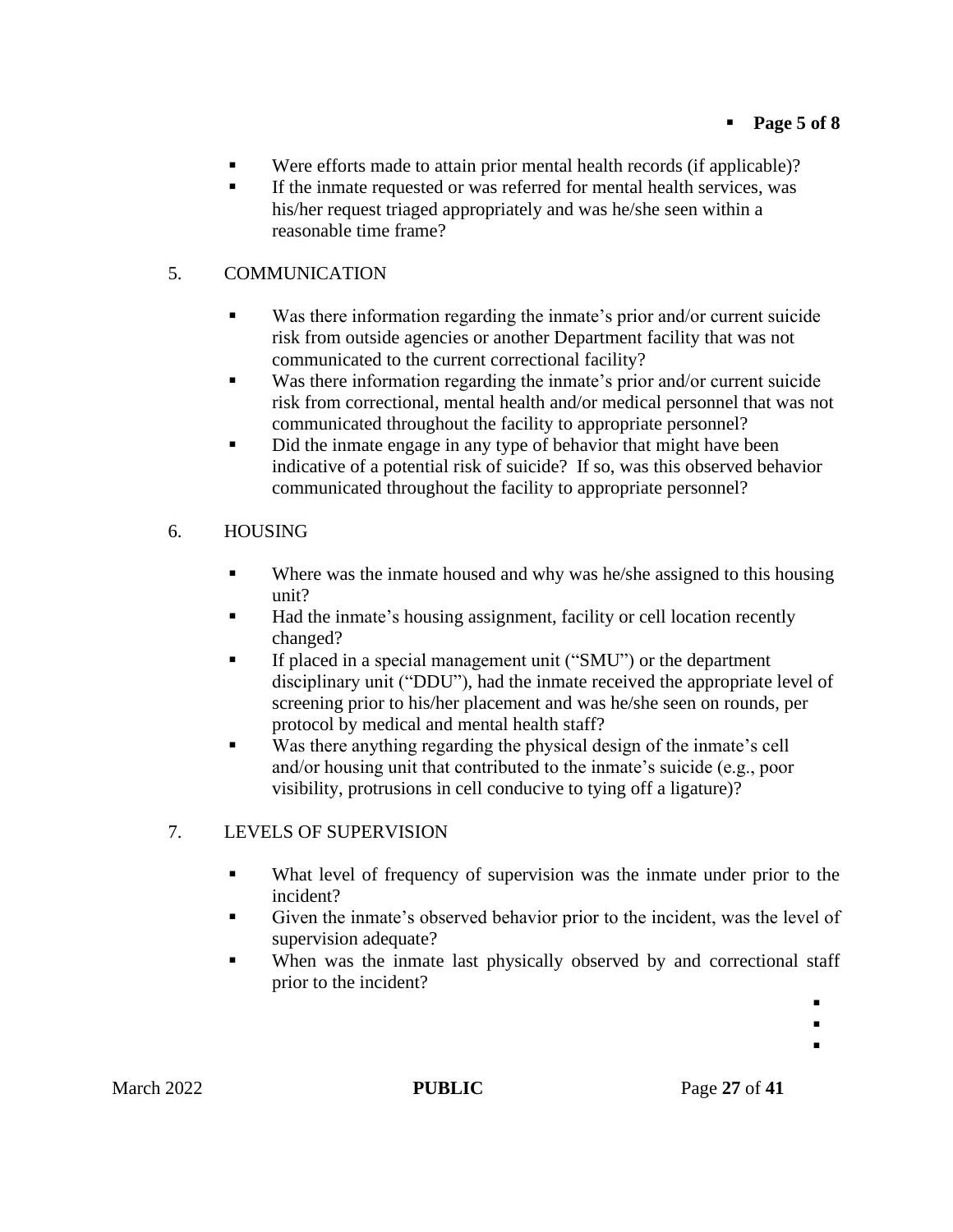- Was there any reason to question the accuracy of the last reported observation by correctional staff?
- **•** If the inmate was not physically observed within the required time interval prior to the incident, what reason(s) was determined to cause the delay?
- If the inmate was not on suicide precautions at the time of the incident, should he/she have been?

### 8. MENTAL HEALTH TREATMENT

- Was the inmate on the open mental health caseload and/or designated as having a Serious Mentally Illness ("SMI") according to the Department's definition? If so, what was the frequency of contact and type of contact, e.g. individual v. group, per the treatment plan?
- When was the inmate last seen by mental health staff, crisis clinician, primary care clinician and the psychiatrist if applicable?
- Was the inmate being seen according to his/her treatment plan, and if not, what was the reason(s) determined for the delay?
- If the inmate was not on the open mental health caseload or identified as SMI, had he/she previously been on the caseload, should he/she have been?
- If the inmate was not being prescribed psychotropic medication, should he/she have been?
- Was the inmate's treatment plan appropriate given his/her presentation?
- Was the inmate's diagnosis accurate and appropriate, and was his/her consensus among the treatment team and the system?
- Had the inmate's psychiatric diagnosis been changed, frequency, by what process?
- Had the inmate been appropriately assessed for suicide risk on an ongoing basis?
- If the inmate had requested or been referred for mental health services, was this request/referral triaged appropriately?
- Were there any mental health issues or factors that contributed to the incident that were not appropriately addressed by mental health staff?
- Was the inmate being prescribed the appropriate psychotropic medication and was the inmate being compliant with his/her medications? If not, was this being tracked and communicated to the appropriate provider? If so, was there a clinical intervention by the psychiatrist or advanced practitioner?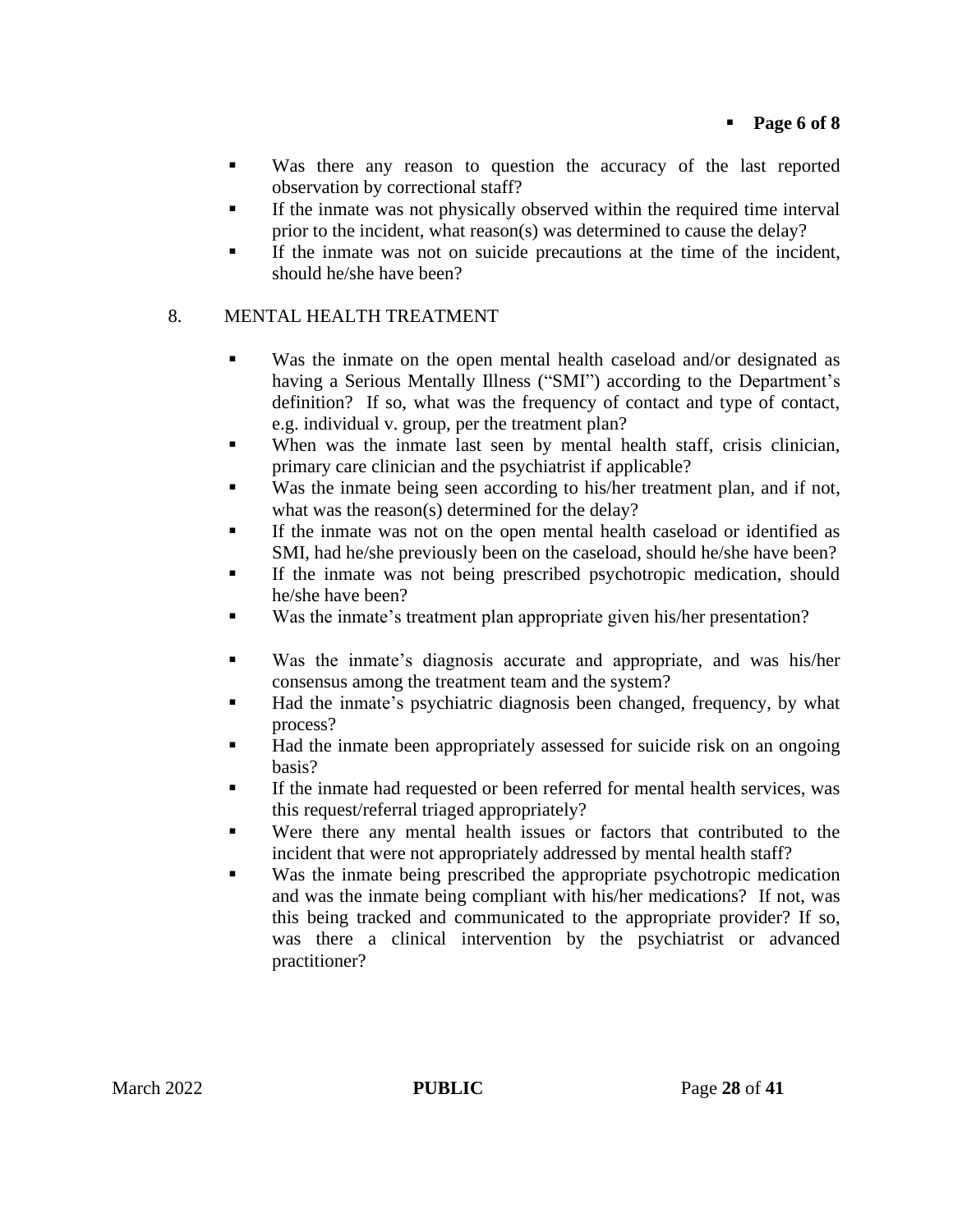### 9. MEDICAL TREATMENT

- What diseases are listed on the Problem List?
- Was the inmate being seen at appropriate intervals in the Chronic Disease Clinic?
- What was the most recent degree of control (good, fair, poor) for the inmate's chronic disease(s)?
- What medications and treatments were ordered for the inmate? Did the inmate have access to these medications and treatment? Was the inmate compliant with the ordered treatment regiment?
- Had the inmate received any information, positive or negative, regarding a change in his medical condition? A new or terminal diagnosis?
- When did the inmate last have contact with a healthcare provider? What was the nature of the contact, the assessment of the inmate's presenting problem and the intervention?
- Had the inmate recently submitted a "sick slip"? How was it triaged, by whom?
- Were there any recent specialty consults recommended? What was the status?
- Did the inmate complain of physical pain? How was any such complaint being managed? Was the inmate on a controlled substance or other chronic medication for pain management? If so, what medication?
- Were the inmate's activities or daily living impaired by disease or disability?
- Had the inmate or a family member/friend expressed recent concern about the inmate's medical care via a formal grievance, "management access", correspondence or telephonic communication?

### 10. INTERVENTION/CODE RESPONSE

- Did the staff member(s) who discovered the inmate follow proper intervention procedures (e.g. survey the scene; initiate a Code 99 response; breach the cell door in a timely manner ensure that medical staff were promptly notified; were safety shears on site in a timely fashion; did first responders initiate CPR; was the AED utilized, and if so, by whom; when medical staff arrived did they take charge of the medical response)?
- Was 911 called in a timely manner?
- Were there any delays in the arrival of the EMT's to the scene; were there delays in entry and egress to and from the facility?
- Was the first responders' interventions affected and/or compromised by the inmate's medical condition?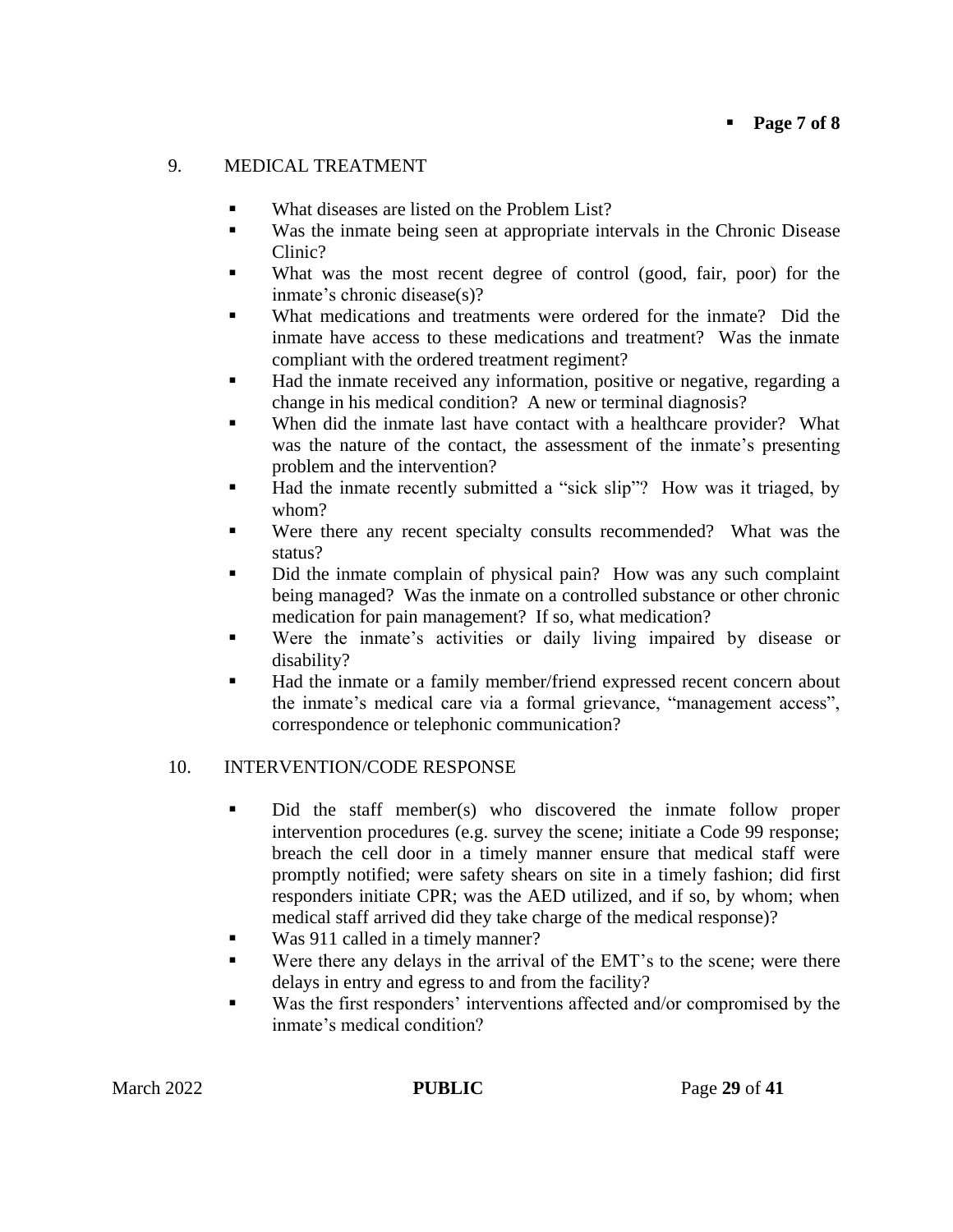### 11. FOLLOW-UP

- Were all affected staff and inmates offered critical incident stress debriefing? By whom?
- Were there any findings and/or recommendations from previous mortality reviews of inmate suicides that are relevant to this mortality review?

#### 12. RECOMMENDATIONS:

Based upon the review of the total incident, include a list of recommendations specific to the circumstances of the suicide as they relate to the findings of the mortality review panel. They may include recommendations for mental health and medical standards of care, suicide prevention policy and procedures, changes in environmental design or training. These recommendations may address immediate, proximal issues related to the incident or more indirect, systemic, and distal factors. For each recommendation, indicate the action and individual or staff member identified as responsible. If after consideration of the recommendation, a decision is made not to act upon the proposed recommendation, attach the rationale for the decision at this time. All recommendations shall be realistic, achievable, objective and measurable. Consider whether pilot testing of a planned improvement should be conducted. Improvements to reduce risk should ultimately be implemented in all areas where applicable, not just where the event occurred.

### 13. REVIEW AND SIGNATURES:

The mortality review should be signed by the Director of Behavioral Health. The Assistant Deputy Commissioner of Clinical Services shall review and sign the report and the independent consultant.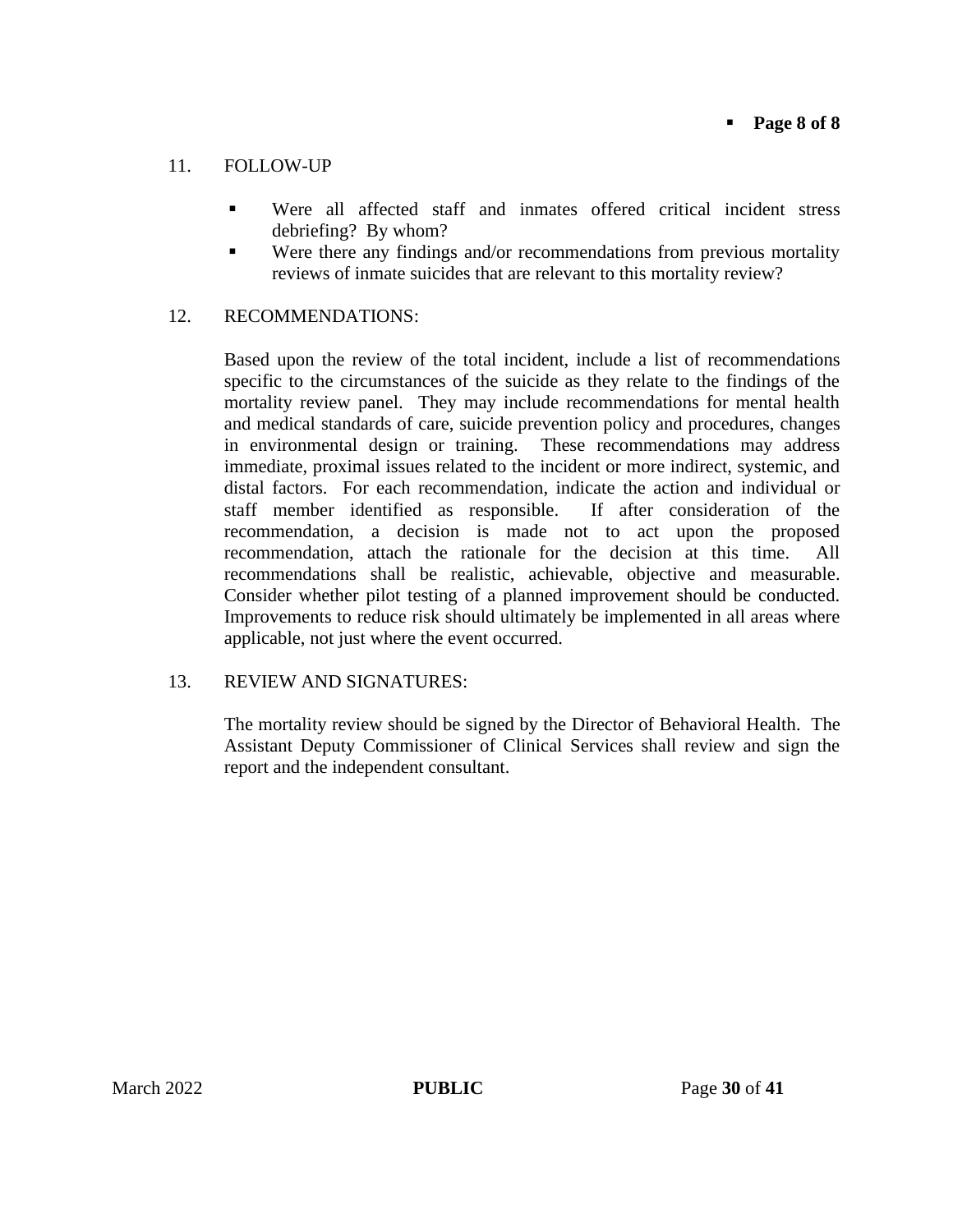### **ATTACHMENT E**

#### **Page 1 of 6**

### **MASSACHUSETTS DEPARTMENT OF CORRECTION Performance Improvement Mortality Review**

**Inmate Name: Commitment Number: Institution: Type of Housing: Date of Birth: Date of Death: Time Discovered: Method:**

Standing members of the Performance Improvement Mortality review Committee (the "Committee") shall include the following individuals:

From Department of Correction's Health Services Division:

■ Director of Clinical Services and/or Regional Administrator

From Department of Correction's Institution:

■ Superintendent or designee

From the health care vendor:

- Statewide Medical Director
- Chief Nursing Officer

The purpose of this procedural statement of the Committee is to identify the proximal and distal factors of an inmate death and to identify performance improvement actions that would minimize the occurrence of another similar incident in the future. The Director of Clinical Services for the Department of Correction's ("Department") Health Services Division shall chair the Committee and will determine what other personnel, Department staff, contractual staff or consultants from other state agencies or non-governmental organizations, should participate as a member of it on a case by case basis. This may include a Department Health Services Division Regional Administrator - Nursing and/or Mental Health or selected contractual staff from the facility where the death occurred. Additionally, the Director of Clinical Services may choose to request selected staff to be interviewed by the Committee as deemed necessary.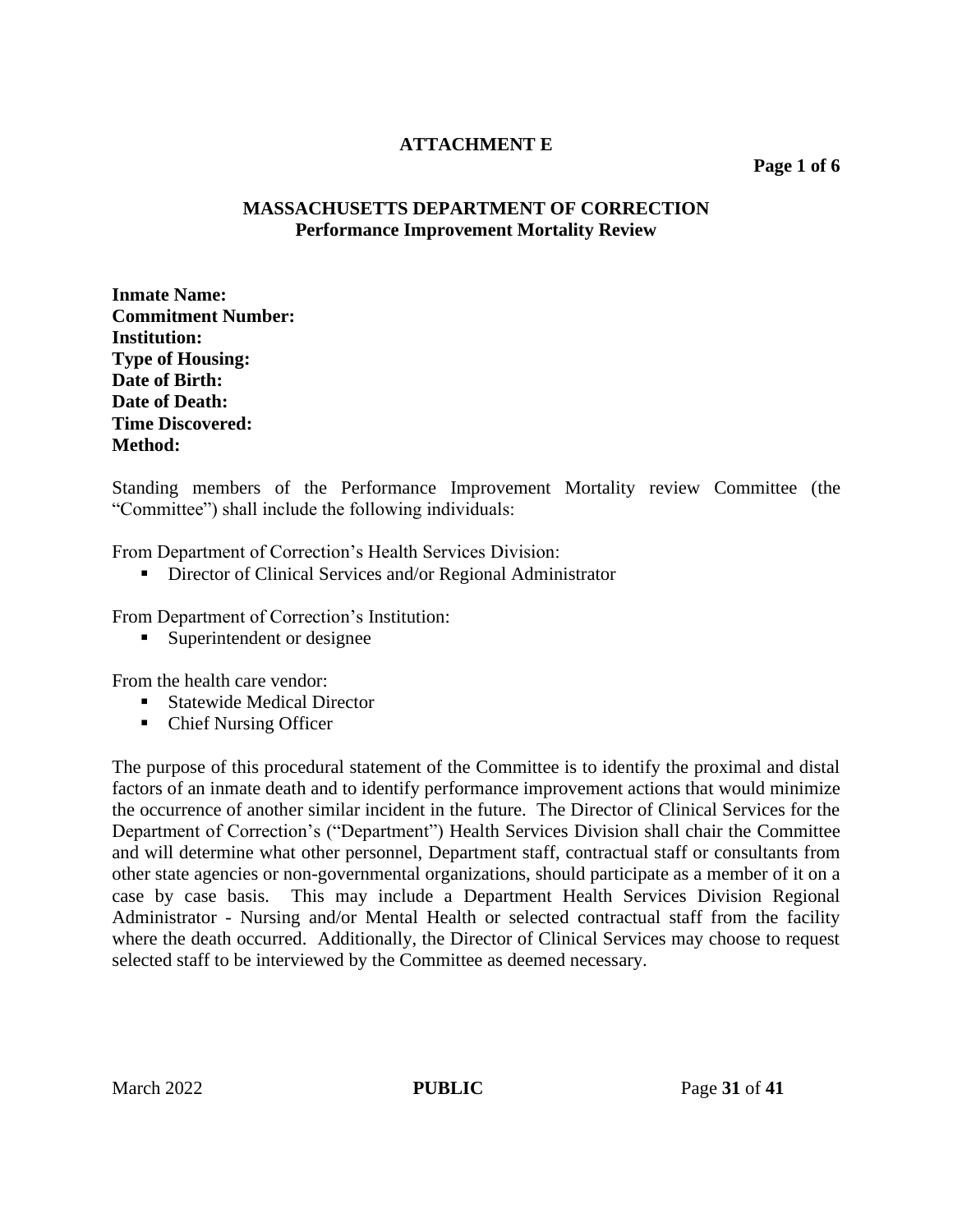#### **I. The following topics shall be discussed during the performance review.**

#### A. INCIDENT:

Narrative of the event, including date and time the inmate was discovered; location of death; method of causing death; who discovered the inmate and under what circumstances; details of the Code 99 response, to include correctional staff's response as well as medical staff's response; medical interventions utilized and outcomes; details relevant to the scene of the death, including the presence or absence of a suicide note; time and location of pronouncement of death; statement as to whether the case was referred to the medical examiner's office for an autopsy.

#### B. AUTOPSY/TOXICOLOGY FINDINGS:

To be included after the autopsy is received. The findings should include significant findings, such as signs of trauma to the body; results of drug screens, to include present of absence of recreational drugs, alcohol, or prescription medication; cause of death; mode of death and approximate time of death.

#### C. MEDICAL HISTORY/MEDICAL TREATMENT:

- What diseases are listed on the Problem List?
- Was the inmate being seen at appropriate intervals in the Chronic Disease Clinic?
- What was the most recent degree of control (good, fair, poor) for the inmate's chronic diseases?
- What medications and treatments were ordered for the inmate? Did the inmate have access to these medications and treatment? Was the inmate compliant with the ordered treatment regimen?
- Had the inmate received any information, positive or negative, regarding a change in his medical condition? A new or terminal diagnosis?
- When did the inmate last have contact with a healthcare provider? What was the nature of the contact, the assessment of the inmate's presenting problem and the intervention?
- Had the inmate recently submitted a "sick slip"? How was it triaged? By whom?
- Were there any recent specialty consults recommended? What was the status?
- Did the inmate complain of physical pain? How was any such complaint being managed? Was the inmate on a controlled substance or other chronic medication for pain management? If so, what medication?
- Were the inmate's activities of daily living impaired by disease or disability?
- Had the inmate or a family member/friend expressed recent concern about the inmate's medical care via a formal grievance, "management access period", correspondence or telephonic communication?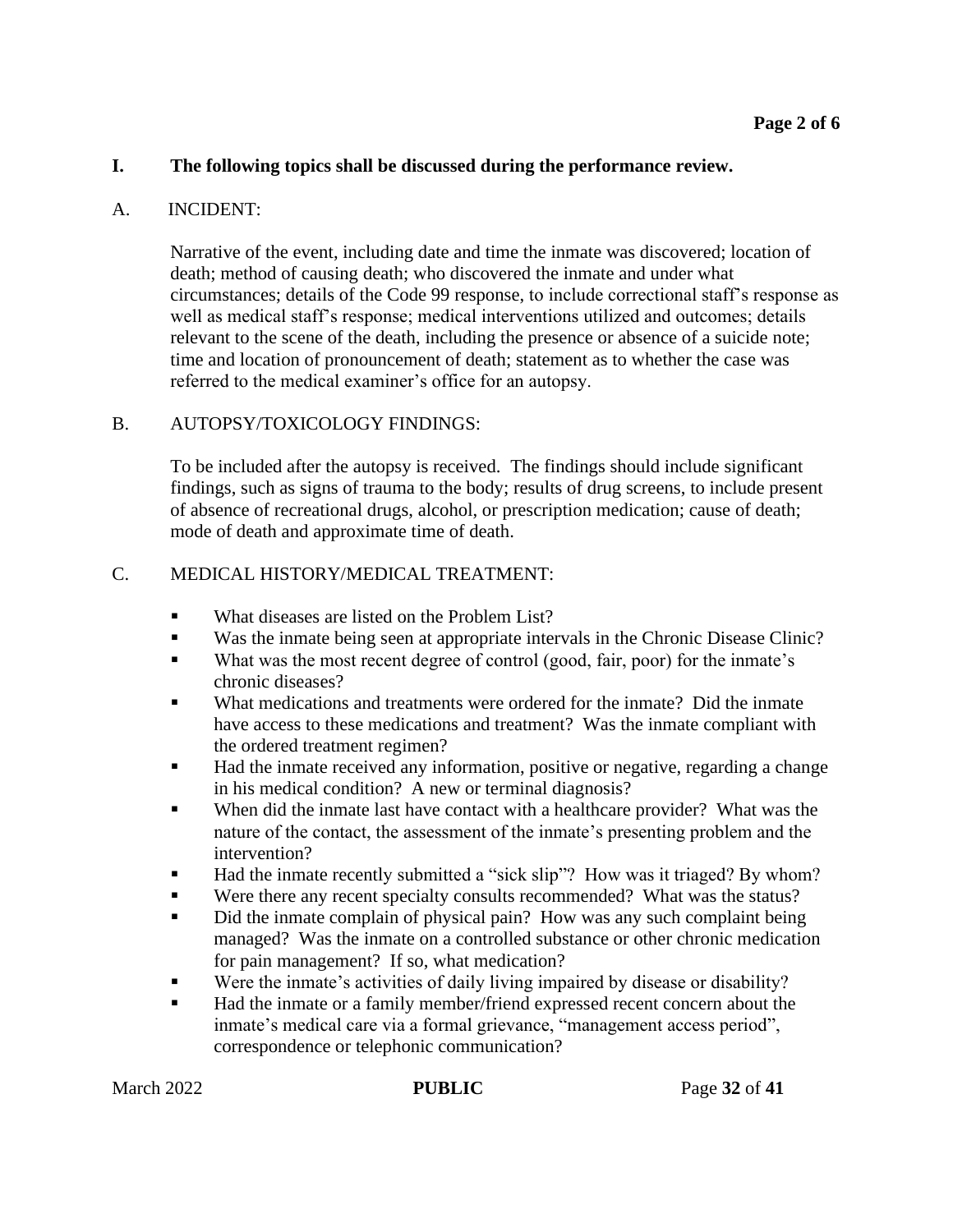#### D. MENTAL HEALTH HISTORY:

Summary of major mental health issues/problems and treatment during incarceration, including commitments to Bridgewater State Hospital ("BSH") (males) and a Department of Mental Health facility ("DMH") (female).

### **II. OPERATIONAL ISSUES FOR REVIEW:**

#### A. STAFFING:

- Was the facility and incident site adequately staffed at the time of the incident (security, medical, mental health staffing)?
- Did staffing have proximal affect on the outcome of the incident?
- Did staffing have a distal affect on this incident? Did it affect the ability of staff to provide an appropriate level of contact and/or supervision with and to the inmate?

#### B. TRAINING:

- Had all staff who responded to the Code 99 been trained (including current certification) in CPR and First Aid?
- Was the facility up to date with its Code 99 response drills including emergency cell entry?

#### C. EQUIPMENT:

- **EXECUTE:** List all equipment used including medical equipment, such as AED, Ambu Bag, portable oxygen and suctioning; and security equipment, such as emergency cell entry tools, radios, keys and emergency keys, shields and restraints.
- Was the equipment available?
- Was the equipment in good working order?
- Had the equipment been tested and calibrated in accordance with policy and manufacturer's recommendations?
- Did staff demonstrate competency in using the equipment?

### D. IDENTIFICATION/REFERRAL/ASSESSMENT:

- Were systems in place to appropriately screen the inmate for medical problems?
- Was the inmate appropriately screened upon intake and referred for further assessments and interventions, as needed?
- Were efforts made to attain prior medical records? Were follow up efforts made if needed?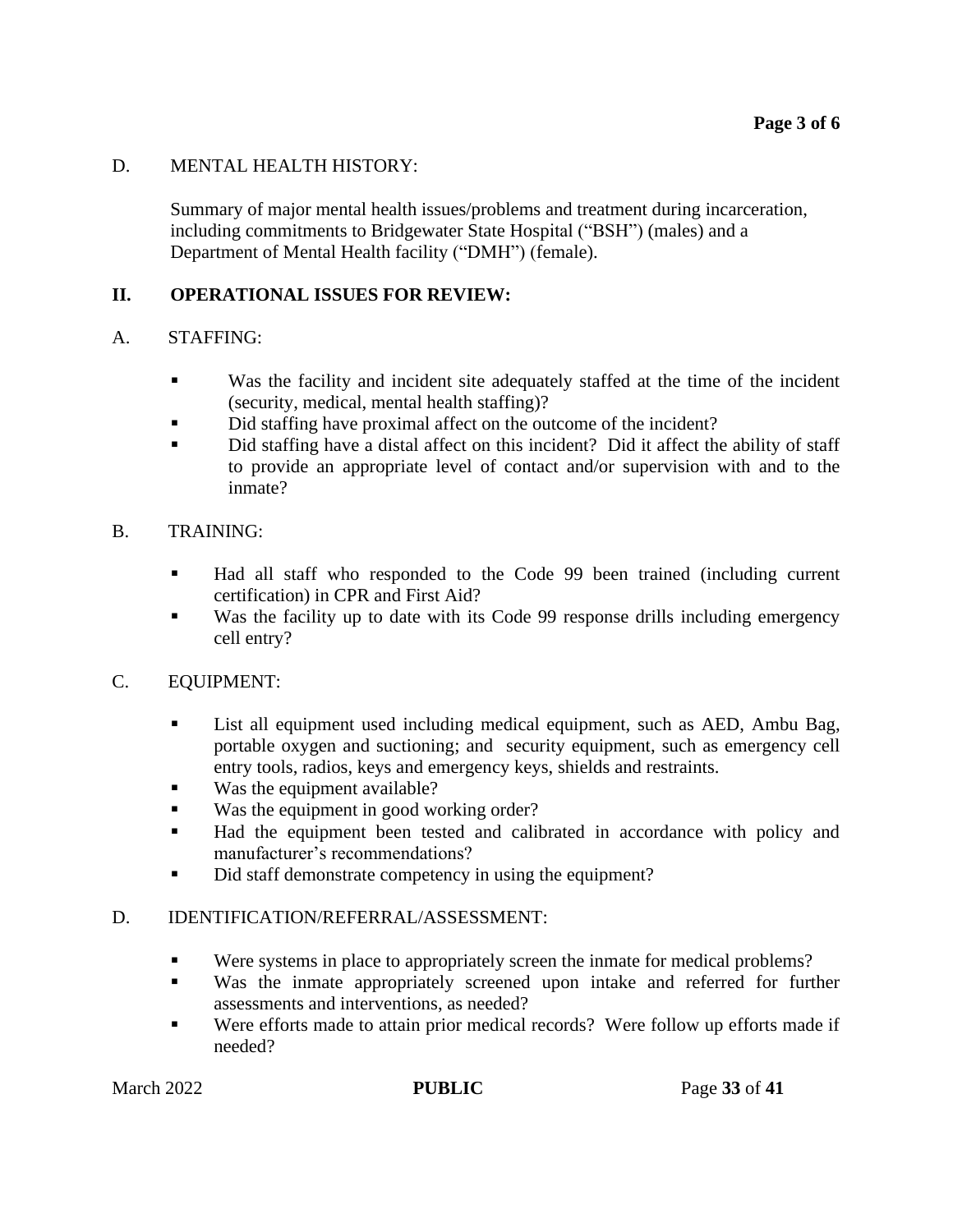▪ If the inmate requested or was referred for medical services, was his/her request triaged appropriately and was the inmate seen within a reasonable time frame?

## E. COMMUNICATION

- Was there information regarding the inmate's prior and/or current medical problems from outside agencies or another Department facility that was not communicated to the current correctional facility?
- Was there information regarding the inmate's prior and/or current medical problems from correctional, mental health and/or medical personnel that was not communicated throughout the facility to appropriate personnel?

### F. HOUSING

- **•** Where was the inmate housed and why was he/she assigned to this housing unit?
- Had housing assignment, facility or cell location recently changed?
- **EXECUTE:** If placed in a special management unit ("SMU") or the department disciplinary unit ("DDU"), had the inmate received the appropriate level of screening prior to their placement and was he/she seen on rounds, per protocol by medical and mental health staff?
- Was there anything regarding the physical design of the inmate's cell and/or housing unit that contributed to the inmate's death and exacerbated the response of correctional and medical staff to the inmate?

## G. LEVELS OF SUPERVISION

- What level of frequency of supervision was the inmate under prior to the incident?
- Given the inmate's condition and observed behavior prior to the incident, was the level of supervision adequate?
- When was the inmate last physically observed by medical and correctional staff prior to the incident?
- Was there any reason to question the accuracy of the last reported observation by medical and correctional staff?
- If the inmate was not physically observed within the required time interval prior to the incident, what reason(s) was determined to cause the delay?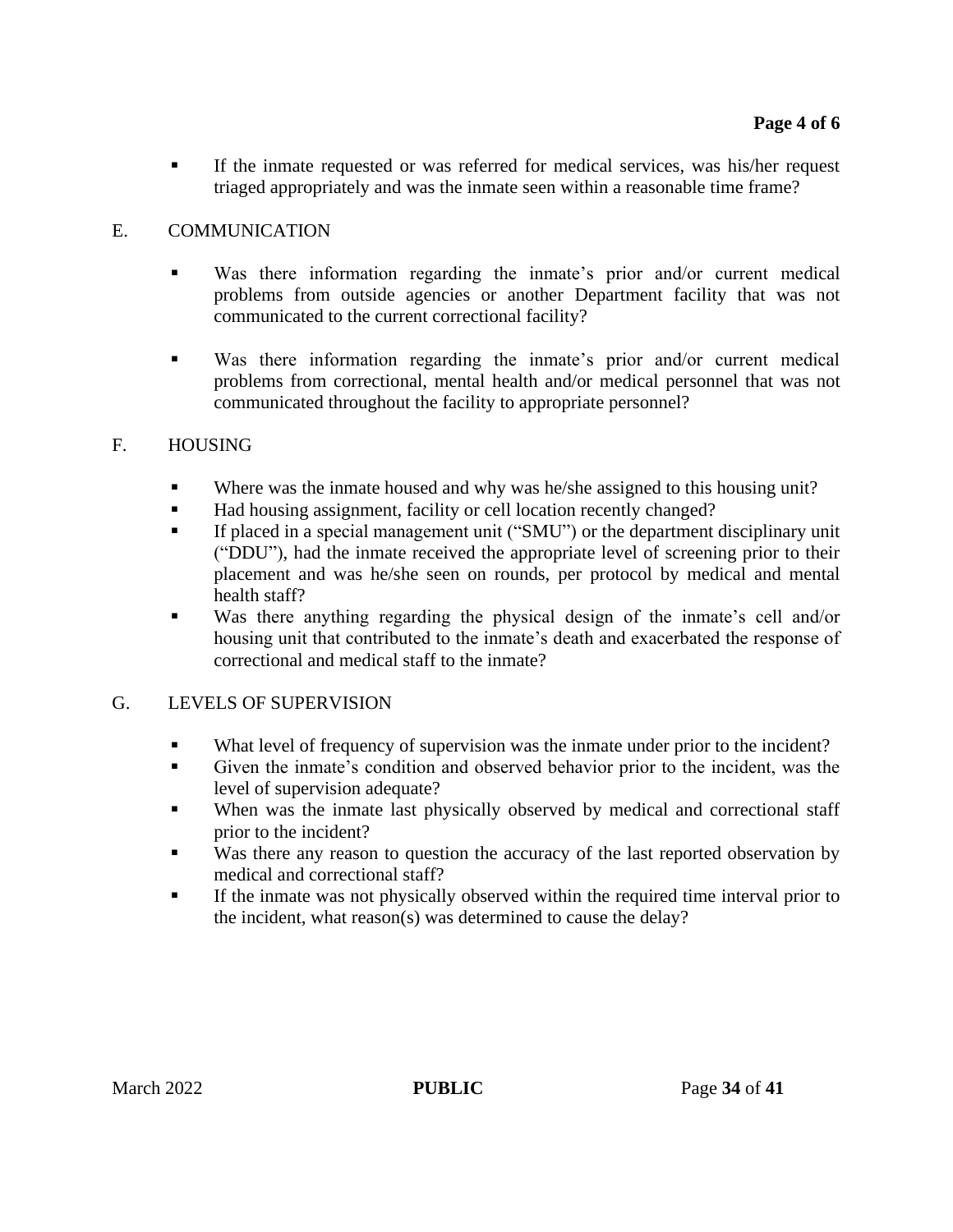#### H. INTERVENTION/CODE RESPONSE

- Did the staff member(s) who discovered the inmate follow proper intervention procedures (e.g. survey the scene; initiate a Code 99 response; breach the cell door in a timely manner ensure that medical staff were promptly notified; were safety shears on site in a timely fashion; did first responders initiate CPR; was the AED utilized, and if so, by whom; when medical staff arrived did they take charge of the medical reasons)?
- Was 911 called in a timely manner?
- Were there any delays in the arrival of the EMTs to the scene; were there delays in entry and egress to and from the facility?
- Were the first responders' interventions affected and/or compromised by the inmate's medical condition?
- What was the chronology of events by hours and minute by responders to the incident?

#### I. FOLLOW-UP

- Were all affected staff and inmates offered critical incident debriefing?
- Were there any findings and/or recommendations from previous mortality reviews of inmate suicides that are relevant to this mortality review?

#### J. RECOMMENDATIONS:

Based upon the review of the total incident, include a list of recommendations specific to the circumstances of the death as they relate to the findings of the mortality review panel. The recommendations may include recommendations regarding medical standards of care, healthcare policy and procedures, changes in environmental design or training. These recommendations may address immediate, proximal issues related to the incident or more indirect, systemic and distal factors. For each recommendation, indicate the action and the expected individual or staff member identified as responsible. If after consideration of the recommendation, a decision is made not to act upon the proposed recommendation, attach the rationale for the decision at this time. All recommendations shall be realistic, achievable, objective and measurable. Consider whether pilot testing of a planned improvement should be conducted. Improvements to reduce risk should ultimately be implemented in all areas where applicable, not just where the event occurred.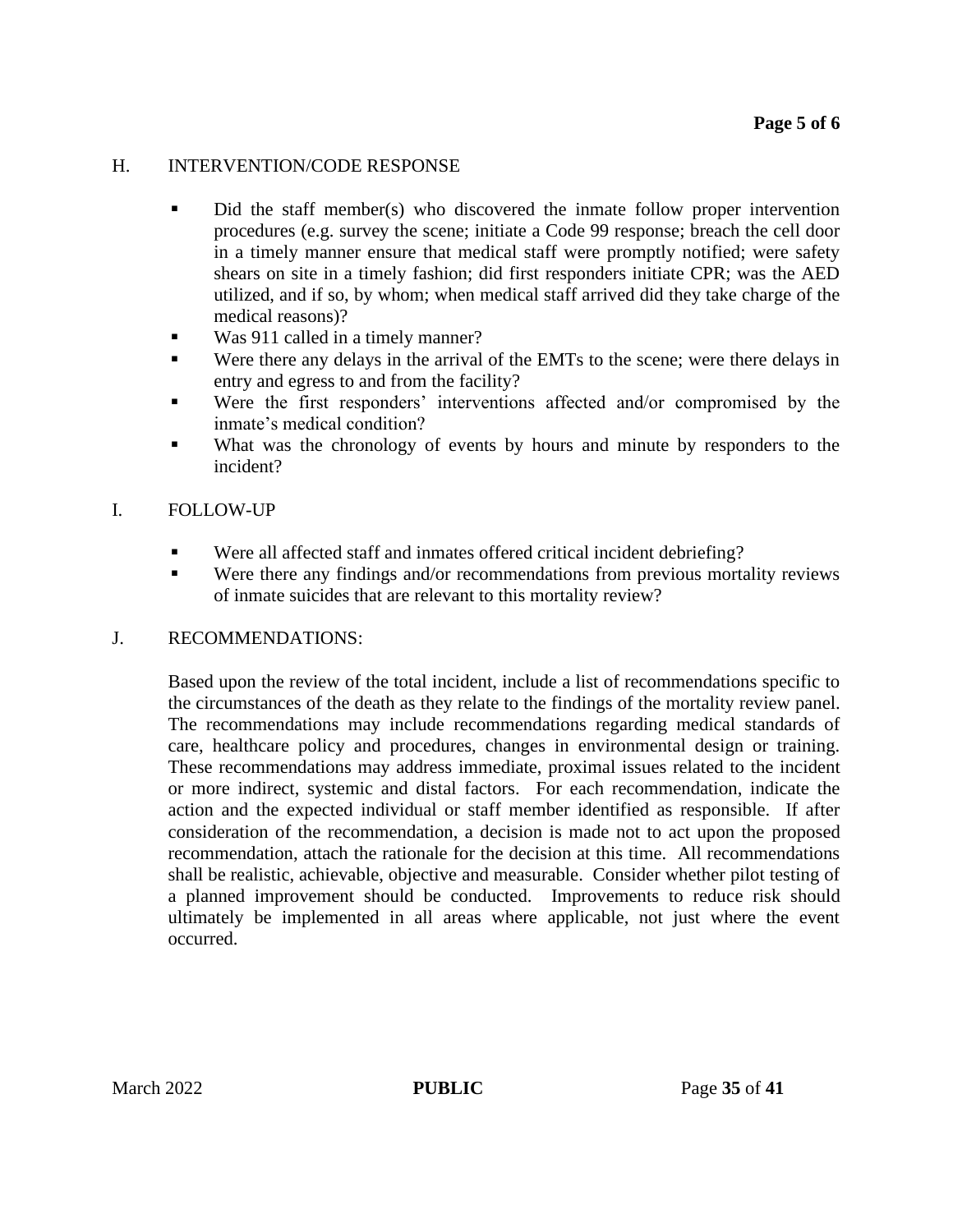## K. REVIEW AND SIGNATURES:

The mortality review should be signed by the Director of Clinical Services. The Assistant Deputy Commissioner of Clinical Services and the independent consultant shall also review and sign the report.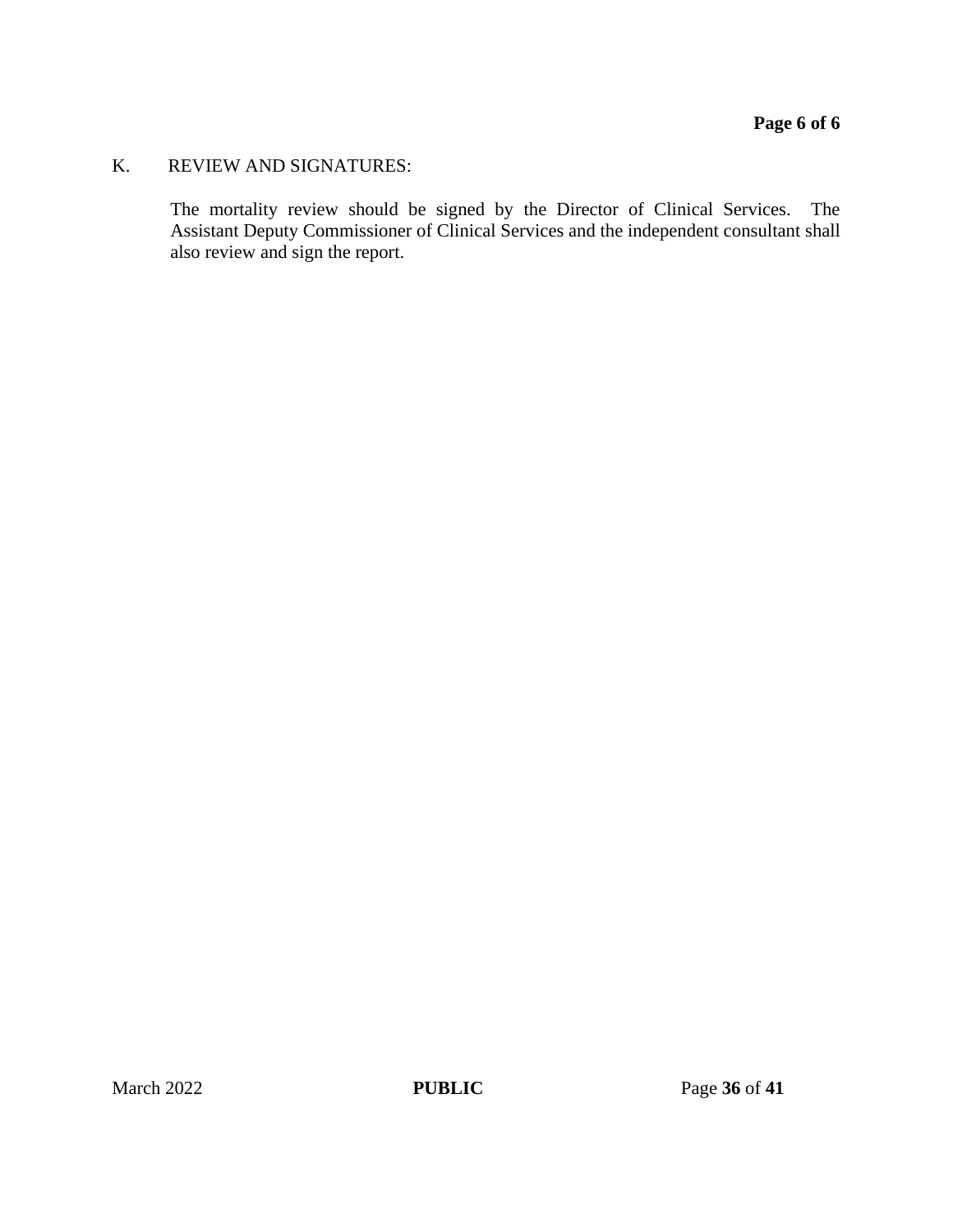## **ATTACHMENT F Funeral Home Notification**

(DATE)

(Name of Hospital or Morgue) (Address) (City, State, Zip Code)

Dear  $($  ):

I am writing to inform you that you may release the body of (Inmate's Name) to (Name, Address, City, State, Zip Code of funeral home).

Please be advised that a good faith effort has been conducted to search for any known relative of (Name of Inmate). I must now inform you that no relatives have been located who wish to assume responsibility for the deceased.

As the Superintendent of (Name of Institution), I am hereby responsible for his/her burial and I authorize (Name of Funeral Home) to bury (Name of Inmate).

Sincerely,

(Superintendent's Name) (Title)

Signed before me this day of (Month, year)

(Name of Notary Public)

|--|--|

March 2022 **PUBLIC** Page 37 of 41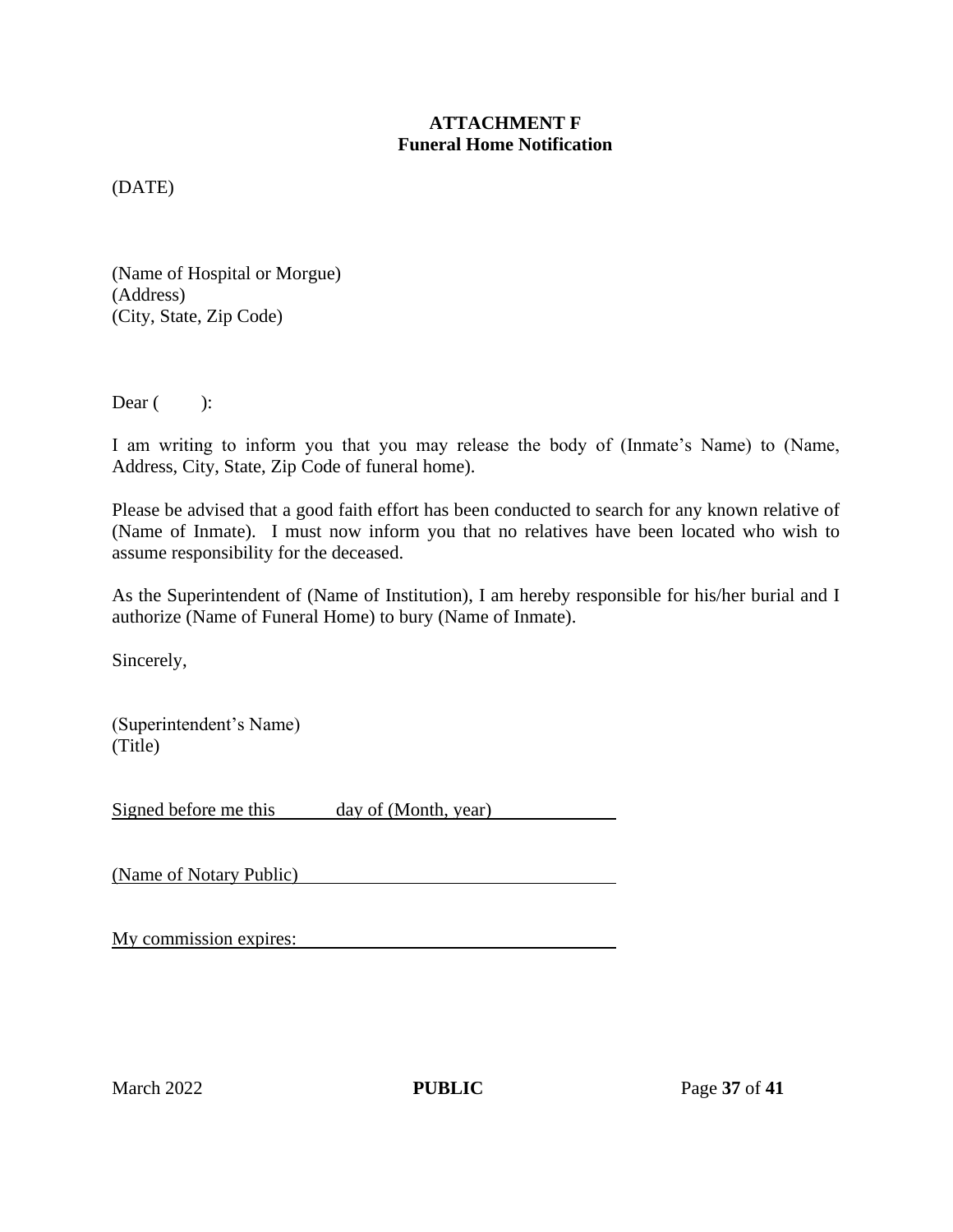# **ATTACHMENT G** STATEMENT OF IDENTIFICATION

| <b>Commitment Number</b>            |                 | U.S. War Veteran<br>(War)   |                       |  |  |
|-------------------------------------|-----------------|-----------------------------|-----------------------|--|--|
| <b>First Name</b>                   | Middle          | <b>Last Name</b>            | Sex                   |  |  |
| Town/City Residence                 | <b>State</b>    | Zip Code                    | Race                  |  |  |
| Place of Death                      | County of Death |                             | <b>Marital Status</b> |  |  |
| Husband of                          |                 |                             |                       |  |  |
|                                     |                 |                             |                       |  |  |
| Wife of                             |                 |                             |                       |  |  |
| Date of Birth                       | Date of Death   | <b>Highest Grade Comp.</b>  |                       |  |  |
| Social Security No.                 |                 | <b>SS Notified Y/N</b>      |                       |  |  |
| <b>Birthplace</b>                   |                 |                             |                       |  |  |
| Name of Father                      |                 | <b>Birthplace of Father</b> |                       |  |  |
|                                     |                 |                             |                       |  |  |
| <b>Maiden Name of Mother</b>        |                 | <b>Birthplace of Mother</b> |                       |  |  |
| Informant's Name                    |                 | Relationship                |                       |  |  |
| <b>Place of Burial or Cremation</b> |                 | Casket or Urn               |                       |  |  |
| Lot Information                     |                 | <b>Lot Number</b>           |                       |  |  |
| Date of Disposition                 |                 | Physician                   |                       |  |  |
| Disease or Cause of Death           |                 |                             |                       |  |  |
| <b>Funeral or Memorial Service</b>  |                 | <b>Time of Visiting</b>     |                       |  |  |
| <b>Place of Visiting</b>            |                 | Date of Funeral             |                       |  |  |
| Time of Funeral                     |                 | Clergyman                   |                       |  |  |
| <b>Billed</b> to                    |                 | <b>Billing Address</b>      |                       |  |  |
|                                     |                 |                             |                       |  |  |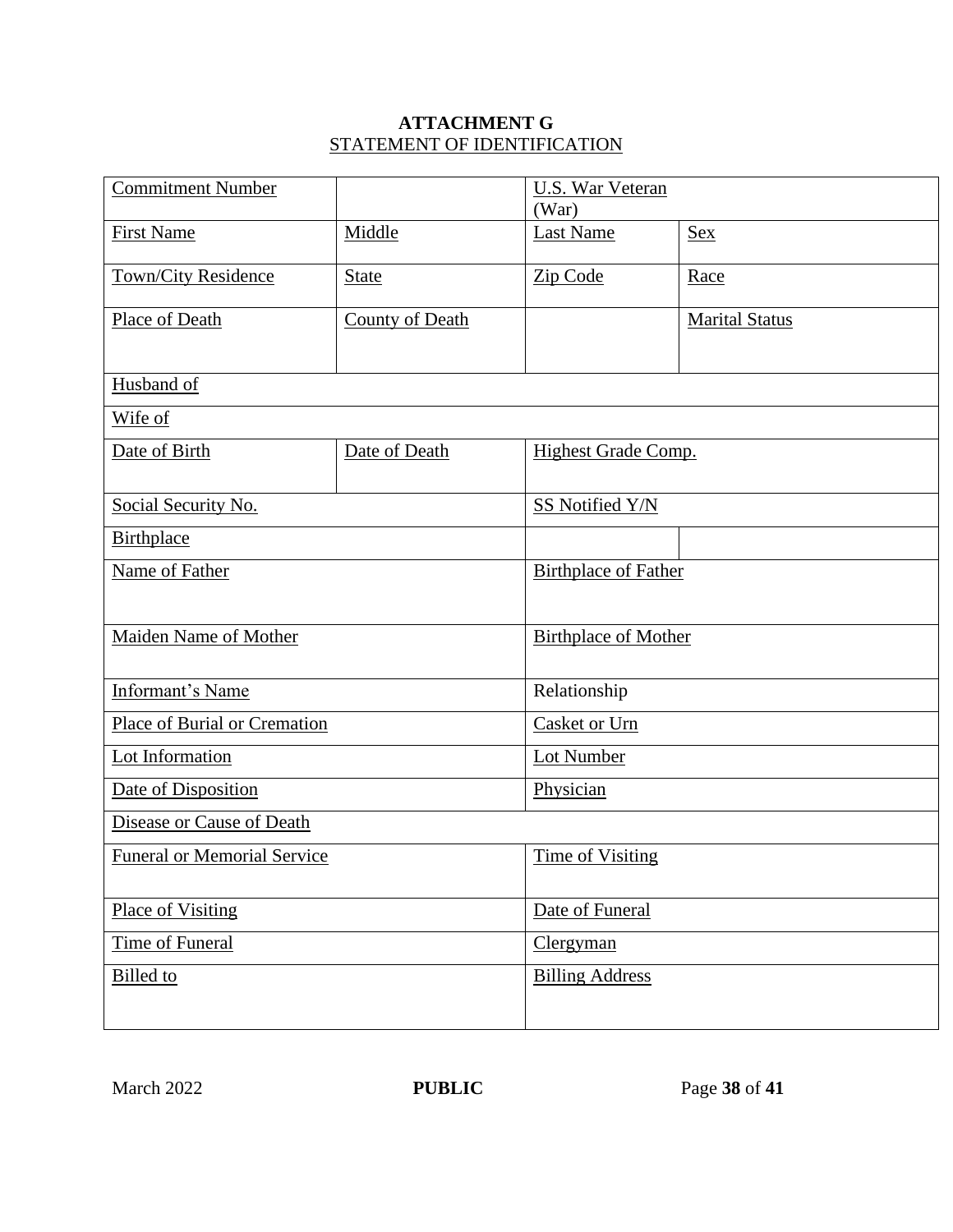## **ATTACHMENT H** Burial Log

| Inmate's | Commitment | Date of Birth | Date of Death | Social Security | Plot | Vet         |
|----------|------------|---------------|---------------|-----------------|------|-------------|
| Name     | Number     |               |               | Number          | No.  | ${\rm Y/N}$ |
|          |            |               |               |                 |      |             |
|          |            |               |               |                 |      |             |
|          |            |               |               |                 |      |             |
|          |            |               |               |                 |      |             |
|          |            |               |               |                 |      |             |
|          |            |               |               |                 |      |             |
|          |            |               |               |                 |      |             |
|          |            |               |               |                 |      |             |
|          |            |               |               |                 |      |             |
|          |            |               |               |                 |      |             |
|          |            |               |               |                 |      |             |
|          |            |               |               |                 |      |             |
|          |            |               |               |                 |      |             |
|          |            |               |               |                 |      |             |
|          |            |               |               |                 |      |             |
|          |            |               |               |                 |      |             |
|          |            |               |               |                 |      |             |
|          |            |               |               |                 |      |             |
|          |            |               |               |                 |      |             |
|          |            |               |               |                 |      |             |
|          |            |               |               |                 |      |             |
|          |            |               |               |                 |      |             |
|          |            |               |               |                 |      |             |
|          |            |               |               |                 |      |             |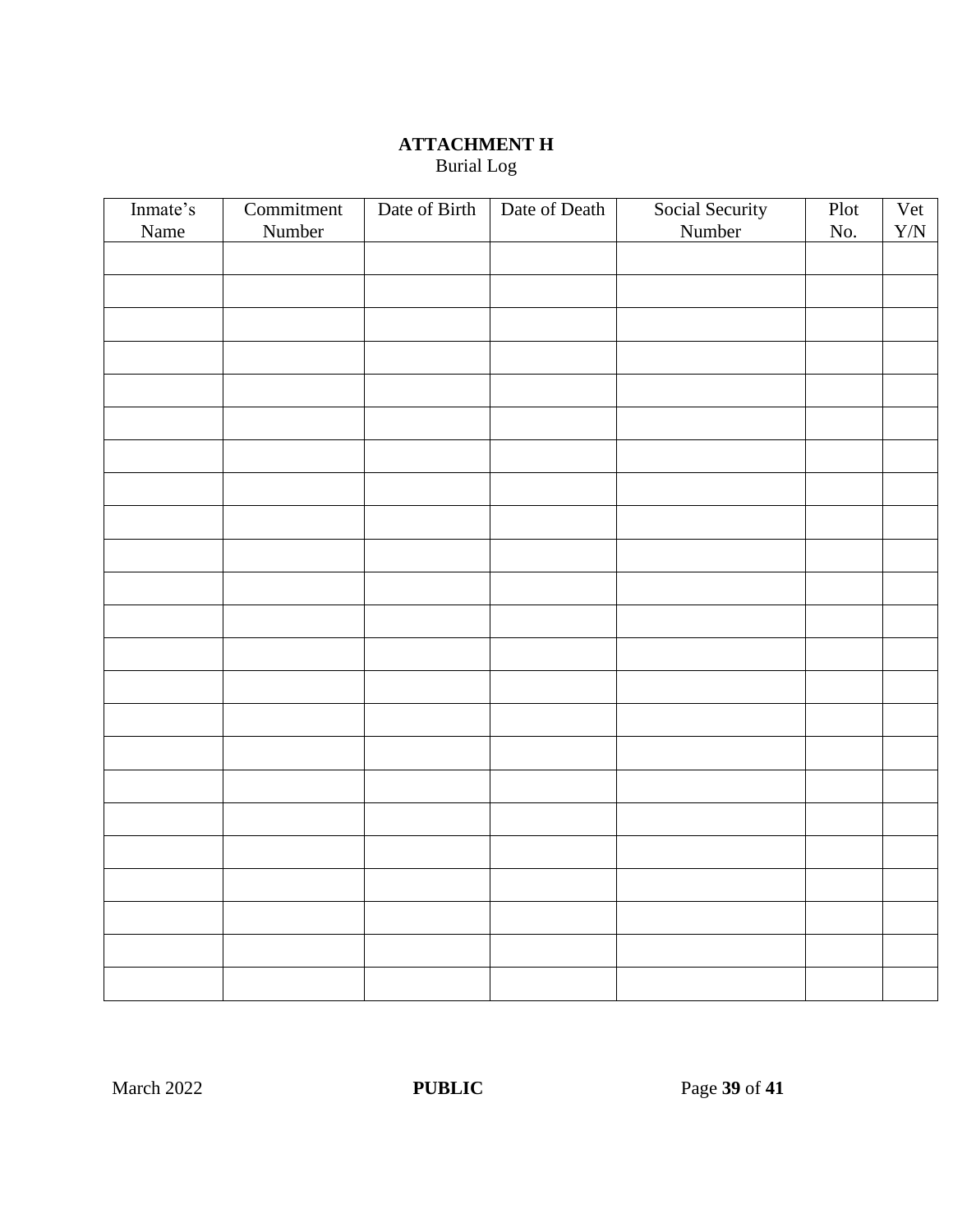## **ATTACHMENT I**

## CONSENT TO CREMATION

I, \_\_\_\_\_\_\_\_\_\_\_\_\_\_\_\_\_\_, being of sound mind, hereby knowingly and willing state my desire to be cremated by the Massachusetts Department of Correction following my death. I understand that following my cremation, the Massachusetts Department of Correction will bury my ashes in one of the cemeteries that it uses for inmate burials.

\_\_\_\_\_\_\_\_\_\_\_\_\_\_\_\_\_\_\_\_\_\_\_\_\_\_\_\_\_\_\_ \_\_\_\_\_\_\_\_\_\_\_\_\_\_\_\_\_\_\_\_\_\_\_\_\_\_

\_\_\_\_\_\_\_\_\_\_\_\_\_\_\_\_\_\_\_\_\_\_\_\_\_\_\_\_\_\_\_ \_\_\_\_\_\_\_\_\_\_\_\_\_\_\_\_\_\_\_\_\_\_\_\_\_\_

Signed this \_\_\_\_\_\_\_ day of \_\_\_\_\_\_\_\_\_\_\_\_\_\_\_\_.

NAME DATE

\_\_\_\_\_\_\_\_\_\_\_\_\_\_\_\_\_\_\_\_\_\_\_\_\_\_\_\_\_\_\_ \_\_\_\_\_\_\_\_\_\_\_\_\_\_\_\_\_\_\_\_\_\_\_\_\_\_ WITNESS DATE

WITNESS DATE